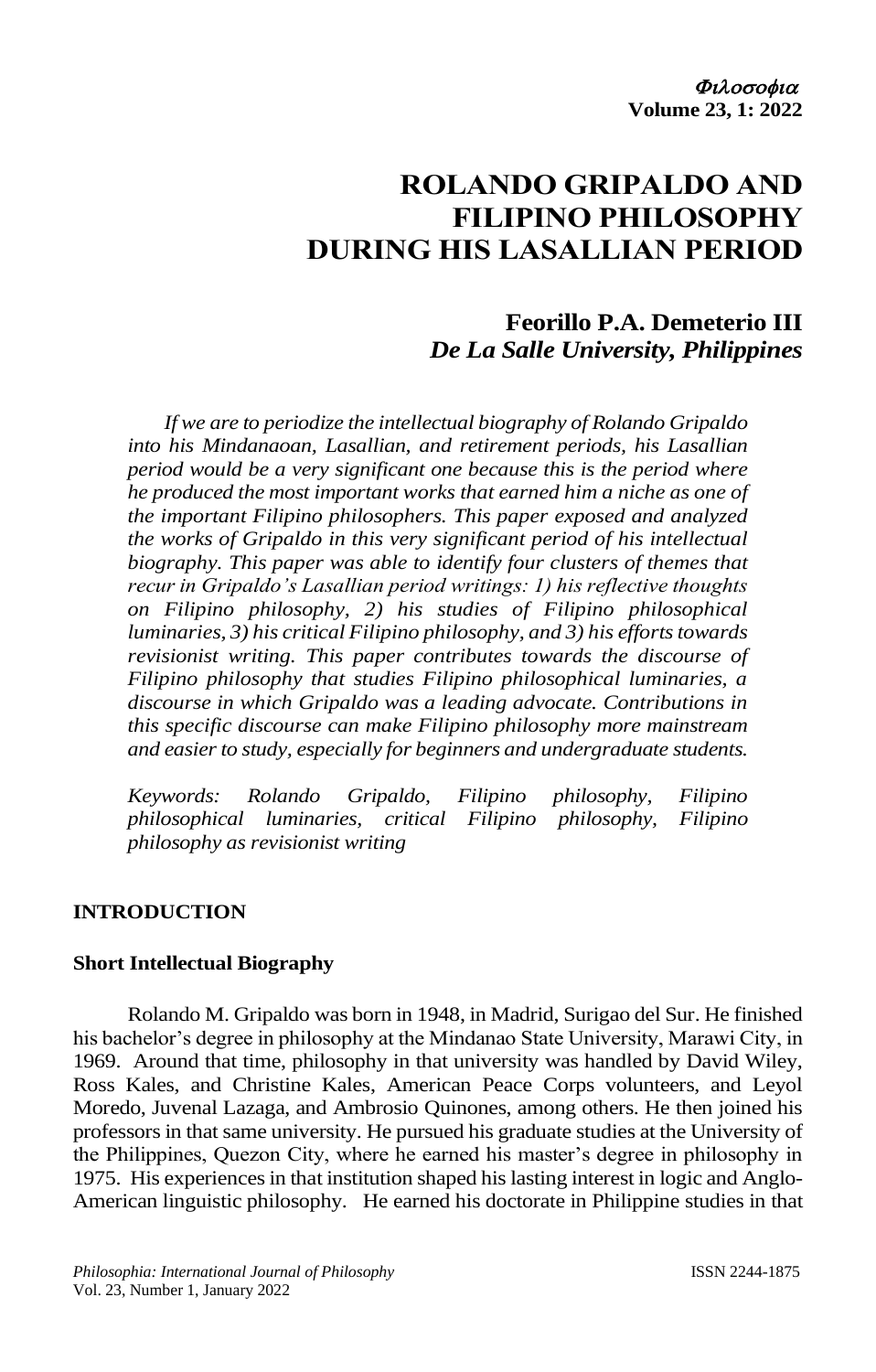same university in 1984, in the fields of history, political science, and philosophy, and with a dissertation on the political and social thought of President Quezon. His decision to pursue a doctorate in Philippine studies instead of pure philosophy definitely shaped his dedication to Filipino philosophy.

Gripaldo continued his career at the Mindanao State University, earned a master's degree in public administration in 1987, and eventually served as the Dean of its College of Social Sciences and Humanities from 1987 to 1991. He started to explore the brighter opportunities of Metropolitan Manila by working as a history professor at the Ateneo De Manila University, Adamson University, and DLSU. He became a fulltime faculty member of the Philosophy Department of DLSU in 1994. Gripaldo served as President of the Philosophical Association of the Visayas and Mindanao, and the founding Executive Governor of the Philippine National Philosophical Research Society. In 2006, he was granted a visiting research fellowship at the Catholic University of America.

At DLSU, Gripaldo is known for his dedication to Filipino philosophy. Although he wrote in the English language, his textual production dedicated to the development of Filipino philosophy is almost comparable to that of Florentino Timbreza. Tomas Rosario of Ateneo De Manila University, commenting about Gripaldo's monumental project of compiling a bibliography of Filipino philosophy, said: "[H]is continuous research and painstaking gathering of Filipino literature on philosophy is a clear demonstration of his conviction that Filipino consciousness is also philosophical" (Rosario iv). After serving as Chair of the Department of Philosophy for a number of terms, Gripaldo retired from this university as a full professor in 2007. Instead of pursuing a post-retirement career in the academe, he opted to devote his time and energy to the management of the Philippine National Philosophical Research Society, the editorship of this society's biannual journal *Philosophia*, and this society's monthly philosophical lectures. He died in 2017 from cardiac arrest.

#### **Problematique**

If we are to periodize the intellectual biography of Rolando Gripaldo into his Mindanaoan (c. 1970-c. 1990), Lasallian (c. 1990-2007), and retirement (2008-2017) periods, his Lasallian period would be a very significant one because this is the period where he produced the most important works that earned him a niche as one of the important Filipino philosophers. This paper exposed and analyzed the works of Gripaldo in this very significant period of his intellectual biography. This paper is part of a bigger research project that studied a group of philosophy professors of the De La Salle University who significantly contributed to the development of Filipino philosophy. This bigger research project included Quito, Abulad, Claro Ceniza, and Timbreza in its scope and was generously funded by the University Research Coordination Office of De La Salle University.

#### **Significance**

There are very few publications on Gripaldo's contributions to Filipino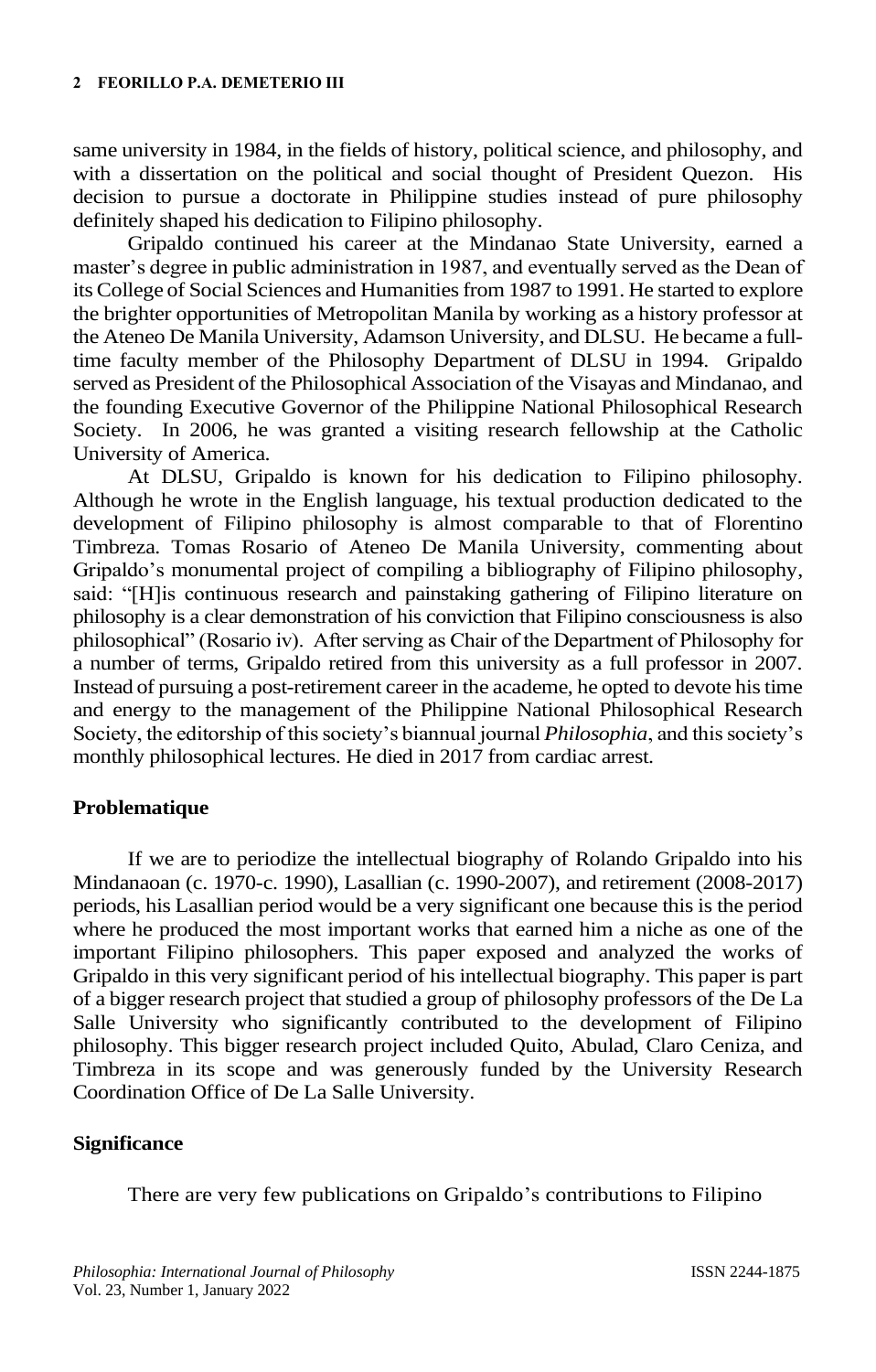philosophy. Joaquin's 2010 article "Gripaldo and Mabaquiao on Filipino Philosophy: A Critical Assessment of Two Attempts to Establish a Filipino Philosophy" compares and contrasts Gripaldo's historical approach and Napoleon Mabaquiao's disciplinal approach in problematizing and talking about Filipino philosophy (Joaquin 2010). Demeterio's 2013 article "Status of and Directions for 'Filipino Philosophy' in Zialcita, Timbreza, Quito, Abulad, Mabaquiao, Gripaldo, and Co," and 2014 article "Assessing the Developmental Potentials of Some Twelve Discourses of Filipino Philosophy," used Gripaldo's reflective thoughts on Filipino philosophy side by side with those of Fernando Zialcita, Timbreza, Emerita Quito, Romualdo Abulad, Mabaquiao, and Alfredo Co, in order to map out a comprehensive schema of the discourses of Filipino philosophy (Demeterio 2013; & Demeterio 2014a). Demeterio's 2014 article "Quito, Ceniza, Timbreza, Gripaldo: DLSU Professors' Contributions to Filipino Philosophy" attempted to expose Gripaldo's works on Filipino philosophy in a very limited textual space that is shared with Quito, Ceniza, and Timbreza (Demeterio 2014b). This handful of published works show that there is no full journal article yet that tackled Gripaldo's contributions to Filipino philosophy. This present paper, however, builds on the materials and insights presented in Demeterio's article "Quito, Ceniza, Timbreza, Gripaldo: DLSU Professors' Contributions to Filipino Philosophy" (Demeterio 2014b). The heavy expository concern of this paper is understanding in the sense that this is the first full journal article on Gripaldo.

From a more general perspective, this paper contributes towards the discourse of Filipino philosophy that studies Filipino philosophical luminaries, a discourse in which Gripaldo was a leading advocate. Contributions in this specific discourse can make Filipino philosophy more mainstream and easier to study, especially for beginners and undergraduate students. From a more specific perspective, this paper can stand as an introduction to the philosophy of Gripaldo, who is definitely one of the important figures of Filipino philosophy.

### **Methodology**

*Data Gathering***:** During his engagement with DLSU, Gripaldo was able to publish six books: 1) *Quezon-Winslow Correspondence and other Essays* in 1994, 2) *Filipino Philosophy: a Critical Bibliography* in 1995, 3) *Love and Liberty: the Political and Ethical Philosophy of Emilio Jacinto* in 2001, 4) *Filipino Philosophy: Traditional Approach*, Part I, Section 1 in 2000, 5) *Filipino Philosophy: Traditional Approach*, Part I, Section 2 in 2004, and 6) *The Making of a Filipino Philosopher and other Essays* in 2009. In his fourth, fifth, and sixth books, he had the same opportunity that Emerita Quito and Timbreza had to select his best essays and compile them into these volumes on Filipino philosophy. Except for his second book, which is a bibliographic listing, this paper analyzes all his books that he produced while being a professor at DLSU. It should be noted that the sixth book, although published two years after his retirement, actually contains essays from his last years of engagement with the said university.

The book *Quezon-Winslow Correspondence and other Essays* contains 12 essays: 1) "The Quezon-Winslow Correspondence: a Friendship Turned Sour," 2)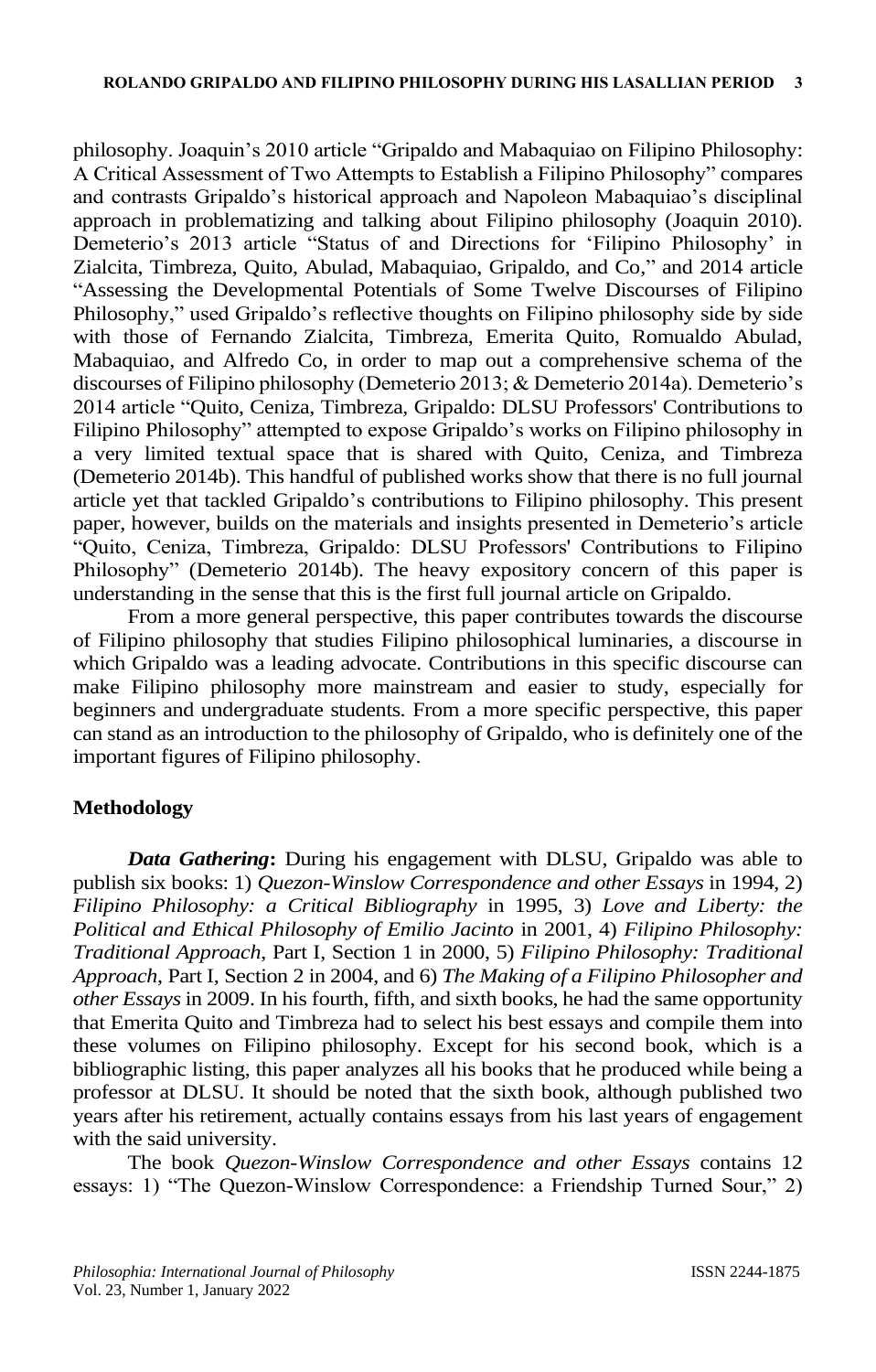"The Quezon-Osmena Split of 1922," 3) "The Quezon-Wood Controversy," 4) "Quezon and the Fairfield Project," 5) "Quezon and Osmena on the Hare-Hawes-Cutting and Tydings-McDuffie Acts," 6) "Quezon on the Dominion Status for the Philippines," 7) "Social Justice: Cornerstone of Quezon's Social Thought," 8) "Quezon's Partyless Democracy," 9) "Quezon's Philosophy of Philippine Education," 10) "Quezon on the Question of Reelection," 11) "Presidential Succession of 1943," 12) "Quezon's Political and Social Thought: a Dissertation Resume."

The book *Love and Liberty: the Political and Ethical Philosophy of Emilio Jacinto* is a monograph on the thoughts and insights of the said national hero.

The book *Filipino Philosophy: Traditional Approach*, Part I, Section 1, contains 12 essays: 1) "Laurel: the Political Philosopher and the Man" of 1982, 2) "Rizal's Philosophy of Nonviolence" of 1986, 3) "Bonifacio, the Translator: a Critique" of 1987, 4) "Quezon's Political Philosophy" of 1992, 5) "Reflections of Bonifacio's Philosophy of Revolution" of 1992, 6) "Social Justice: Cornerstone of Quezon's Social Thought" of 1994, 7) "Jacinto's Libertarian Philosophy of Revolution" of 1996, 8) "Rizal's Utopian Society" of 1996, 9) "Bonifacio and Jacinto: Two Philosophies of Revolution and their Sources" of 1997, 10) "Agnostic Deism: Rizal's Religious Philosophy" of 1998, 11) "Quezon's Philosophy of Philippine Education" of 1998, and 12) "Renato Constantino's Philosophy of Nationalism: a Critique" of 1999.

The book *Filipino Philosophy: Traditional Approach*, Part I, Section 2, contains 11 main essays: 1) "Freedom and Futurism in Art: a Critique of Embuscado's Aesthetics of Dissectionism" of 2001, 2) "The Ideal Poem as the Rubber Tower: a Hermeneutical Analysis of Cirilo Bautista's Theory on the Poem" of 2002, 3) "Ceniza the Neo-Parmenidean: a Critique of his Metaphysics" of 2004, 4) "Freedom to Choose: An Essay on Situational Determinism" of 2003, 5) "He Could Have Chosen Otherwise?" of 1977, 6) "Media Powerhouse: Challenges to Contemporary Philosophers" of 2005, 7) "Tourism and Heritage in a Global Society: the Philippine Experience" of 2005, 8) "Cultural Approach to Filipino Philosophy" of 2003, 9) "Cultural Traditions, the Person, and Contemporary Change: the Filipino Experience" of 2001, 10) "The Person as Individual and Social Being," of 2003, and 11) "The Person, the Nation, and the World: Cooperative Choice in a Globalizing Situation," of 2007.

The book *The Making of a Filipino Philosopher and other Essays* contains five essays: 1) "Is there a Filipino Philosophy?" of 2003, 2) "Filipino Philosophy: a Western Tradition in an Eastern Setting" of 2006, 3) "Filipino Philosophy, Western Tradition, and Nation Building" of 2006, 4) "The Concept of the Public Good: a View from a Filipino Philosopher" of 2006, and 5) "The Making of a Filipino Philosopher" of 2007.

*Interpretive Framework***:** the interpretive framework used by this paper is the schematization of Filipino philosophy into twelve discourses that was first laid down by Demeterio's 2013 article "Status of and Directions for 'Filipino Philosophy' in Zialcita, Timbreza, Quito, Abulad, Mabaquiao, Gripaldo, and Co," and refined in his 2014 article "Assessing the Developmental Potentials of Some Twelve Discourses of Filipino Philosophy" (Demeterio 2013; & Demeterio 2014a). These twelve discourses of Filipino philosophy are 1) Filipino philosophy as the exposition of foreign systems;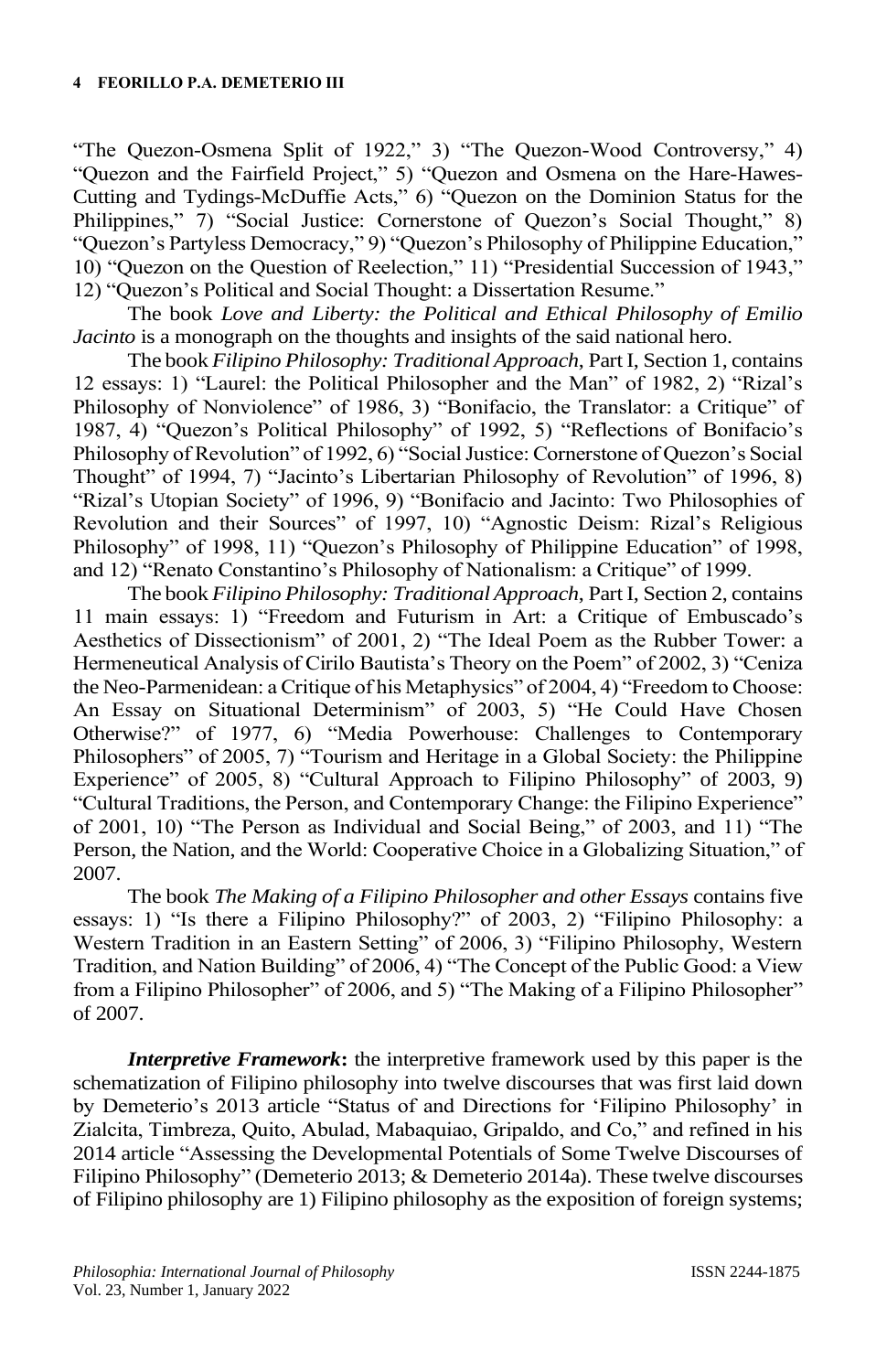2) Filipino philosophy as the application of logical analysis; 3) Filipino philosophy as the application of phenomenology and hermeneutics; 4) Filipino philosophy as the appropriation of foreign theories; 5) Filipino philosophy as revisionist writing; 6) Filipino philosophy as academic critical analysis; 7) Filipino philosophy as the interpretation of the Filipino worldview; 8) Filipino philosophy as research on Filipino ethics and values; 9) Filipino philosophy as the appropriation of folk spirit; 10) Filipino philosophy as the study on the presuppositions and implications of the Filipino worldview; 11) Filipino philosophy as the study of the Filipino philosophical luminaries; and 12) Filipino philosophy in the Filipino language (Demeterio 2014a, 191-192).

*Recurrent Discourses of Filipino Philosophy in Gripaldo's Lasallian Period***:**  Following Leslie Anne Liwanag's system of classification for the works of Quito, the following table (see table 1) classifies the 41 works of Gripaldo against the twelve discourses of Filipino philosophy of Demeterio (Cf. Liwanag 2016, 66-67).

| <b>Taxonomy</b>        | <b>Title</b>                                                                                                                                                                                                                                                                                                                                                                                                                                                                                                                                                                                                                                                                                                                                                                                                                                                                                                                                                                                            | <b>Number</b><br>of<br><b>Works</b> | Percen<br>tage |
|------------------------|---------------------------------------------------------------------------------------------------------------------------------------------------------------------------------------------------------------------------------------------------------------------------------------------------------------------------------------------------------------------------------------------------------------------------------------------------------------------------------------------------------------------------------------------------------------------------------------------------------------------------------------------------------------------------------------------------------------------------------------------------------------------------------------------------------------------------------------------------------------------------------------------------------------------------------------------------------------------------------------------------------|-------------------------------------|----------------|
| Logical                |                                                                                                                                                                                                                                                                                                                                                                                                                                                                                                                                                                                                                                                                                                                                                                                                                                                                                                                                                                                                         | $\Omega$                            | $0.0\%$        |
| Analysis               |                                                                                                                                                                                                                                                                                                                                                                                                                                                                                                                                                                                                                                                                                                                                                                                                                                                                                                                                                                                                         |                                     |                |
| Phenomenolog           |                                                                                                                                                                                                                                                                                                                                                                                                                                                                                                                                                                                                                                                                                                                                                                                                                                                                                                                                                                                                         |                                     |                |
| V /                    |                                                                                                                                                                                                                                                                                                                                                                                                                                                                                                                                                                                                                                                                                                                                                                                                                                                                                                                                                                                                         | $\Omega$                            | $0.0\%$        |
| Existentialism /       |                                                                                                                                                                                                                                                                                                                                                                                                                                                                                                                                                                                                                                                                                                                                                                                                                                                                                                                                                                                                         |                                     |                |
| <b>Hermeneutics</b>    |                                                                                                                                                                                                                                                                                                                                                                                                                                                                                                                                                                                                                                                                                                                                                                                                                                                                                                                                                                                                         |                                     |                |
| Critical<br>Philosophy | "Media Powerhouse: Challenges to Contemporary<br>Philosophers," "Tourism and Heritage in a Global<br>Society: the Philippine Experience," "Cultural<br>Approach to Filipino Philosophy," "Cultural<br>Traditions, the Person, and Contemporary Change:<br>the Filipino Experience," "Is there a Filipino<br>Philosophy?," "Filipino Philosophy: a Western<br>Tradition in an Eastern Setting," "Filipino<br>Philosophy, Western Tradition, and Nation<br>Building," "The Making of a Filipino Philosopher,"<br>"Quezon on the Dominion Status for the<br>Philippines," "Social Justice: Cornerstone of<br>Quezon's Social Thought," "Quezon's Partyless<br>Democracy," "Quezon's Philosophy of Philippine<br>Education," "Quezon's Political and Social<br>Thought: a Dissertation Resume," "Love and<br>Liberty: the Political and Ethical Philosophy of<br>Emilio Jacinto," "Laurel: the Political Philosopher<br>and the Man," "Rizal's Philosophy of<br>Nonviolence," "Bonifacio, the Translator: a | 27                                  | 65.9%          |

### Table 1 Classification of Gripaldo's works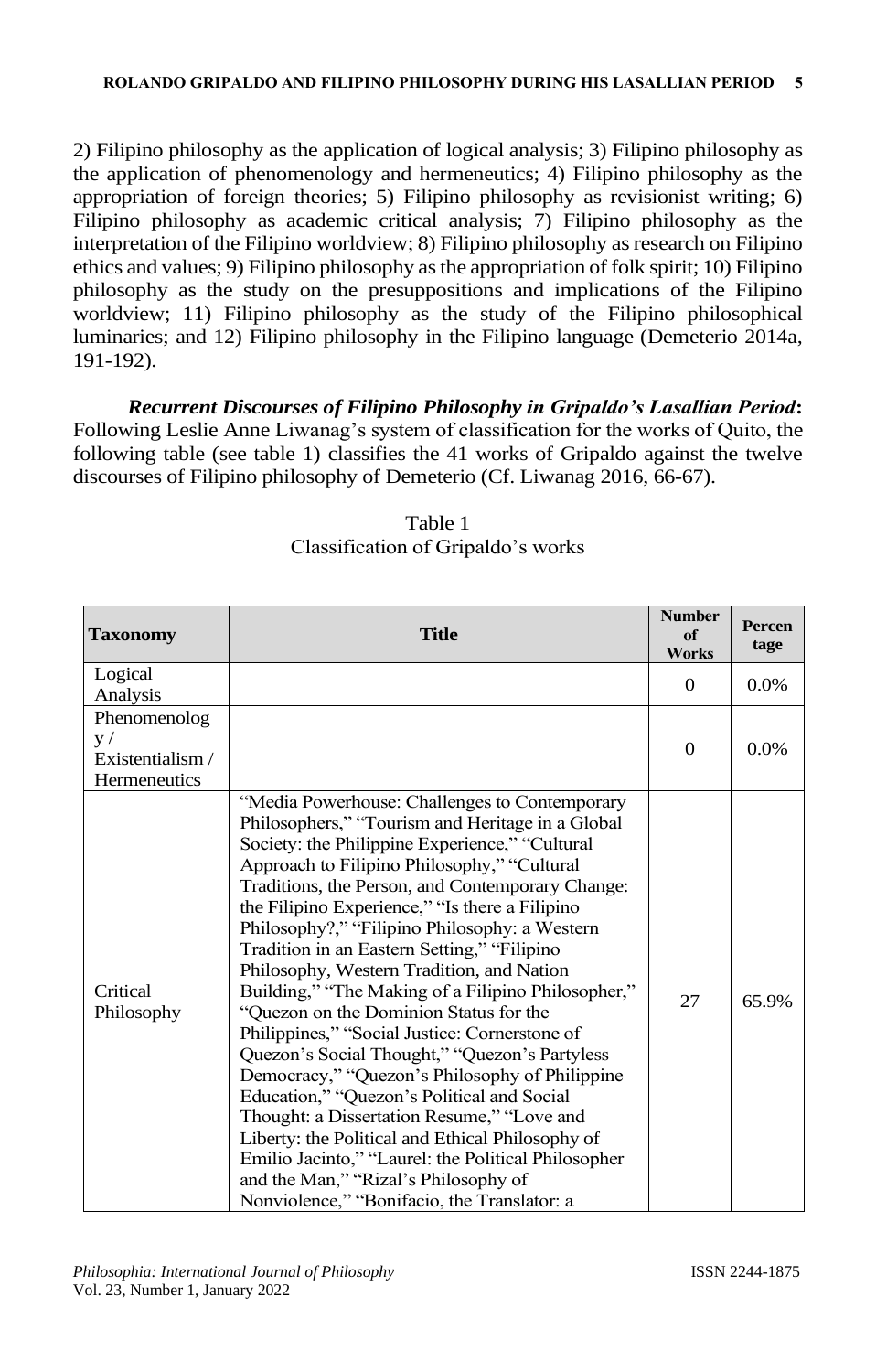|                                                                                               | Critique," "Quezon's Political Philosophy,"<br>"Reflections of Bonifacio's Philosophy of<br>Revolution," "Social Justice: Cornerstone of<br>Quezon's Social Thought," "Jacinto's Libertarian<br>Philosophy of Revolution," "Rizal's Utopian<br>Society," "Bonifacio and Jacinto: Two Philosophies<br>of Revolution and their Sources," "Quezon's<br>Philosophy of Philippine Education," "Renato<br>Constantino's Philosophy of Nationalism: a<br>Critique," "The Person as Individual and Social<br>Being," and "The Person, the Nation and the<br>World: Cooperative Choice in a Globalizing<br>Situation" |                |         |
|-----------------------------------------------------------------------------------------------|--------------------------------------------------------------------------------------------------------------------------------------------------------------------------------------------------------------------------------------------------------------------------------------------------------------------------------------------------------------------------------------------------------------------------------------------------------------------------------------------------------------------------------------------------------------------------------------------------------------|----------------|---------|
| Appropriation<br>of Foreign<br>Theories                                                       |                                                                                                                                                                                                                                                                                                                                                                                                                                                                                                                                                                                                              | $\mathbf{0}$   | $0.0\%$ |
| Appropriation<br>of Folk<br>Philosophy                                                        |                                                                                                                                                                                                                                                                                                                                                                                                                                                                                                                                                                                                              | $\overline{0}$ | $0.0\%$ |
| Philosophizing<br>using the<br>Filipino<br>Language                                           |                                                                                                                                                                                                                                                                                                                                                                                                                                                                                                                                                                                                              | $\mathbf{0}$   | $0.0\%$ |
| Exposition of<br>Foreign<br>Systems                                                           |                                                                                                                                                                                                                                                                                                                                                                                                                                                                                                                                                                                                              | $\overline{0}$ | 0.0%    |
| Revisionist<br>Writing                                                                        | "Freedom to Choose: An Essay on Situational<br>Determinism," "He Could Have Chosen<br>Otherwise?," and "The Concept of the Public<br>Good: a View from a Filipino Philosopher"                                                                                                                                                                                                                                                                                                                                                                                                                               | 3              | 7.3%    |
| Interpretation<br>of Filipino<br>Worldview                                                    |                                                                                                                                                                                                                                                                                                                                                                                                                                                                                                                                                                                                              | $\mathbf{0}$   | $0.0\%$ |
| Research on<br>Filipino values<br>and Ethics                                                  |                                                                                                                                                                                                                                                                                                                                                                                                                                                                                                                                                                                                              | $\mathbf{0}$   | $0.0\%$ |
| Identification of<br>the<br>Presuppositions<br>& Implications<br>of the Filipino<br>Worldview |                                                                                                                                                                                                                                                                                                                                                                                                                                                                                                                                                                                                              | $\mathbf{0}$   | $0.0\%$ |
| Study on the<br>Filipino<br>Philosophical<br>Luminaries                                       | "The Quezon-Winslow Correspondence: a<br>Friendship Turned Sour," "The Quezon-Osmena<br>Split of 1922," "The Quezon-Wood Controversy,"<br>"Quezon and the Fairfield Project," "Quezon and<br>Osmena on the Hare-Hawes-Cutting and Tydings-<br>McDuffie Acts," "Quezon on the Question of<br>Reelection," "Presidential Succession of 1943,"<br>"Agnostic Deism: Rizal's Religious Philosophy,"                                                                                                                                                                                                               | 28             | 68.3%   |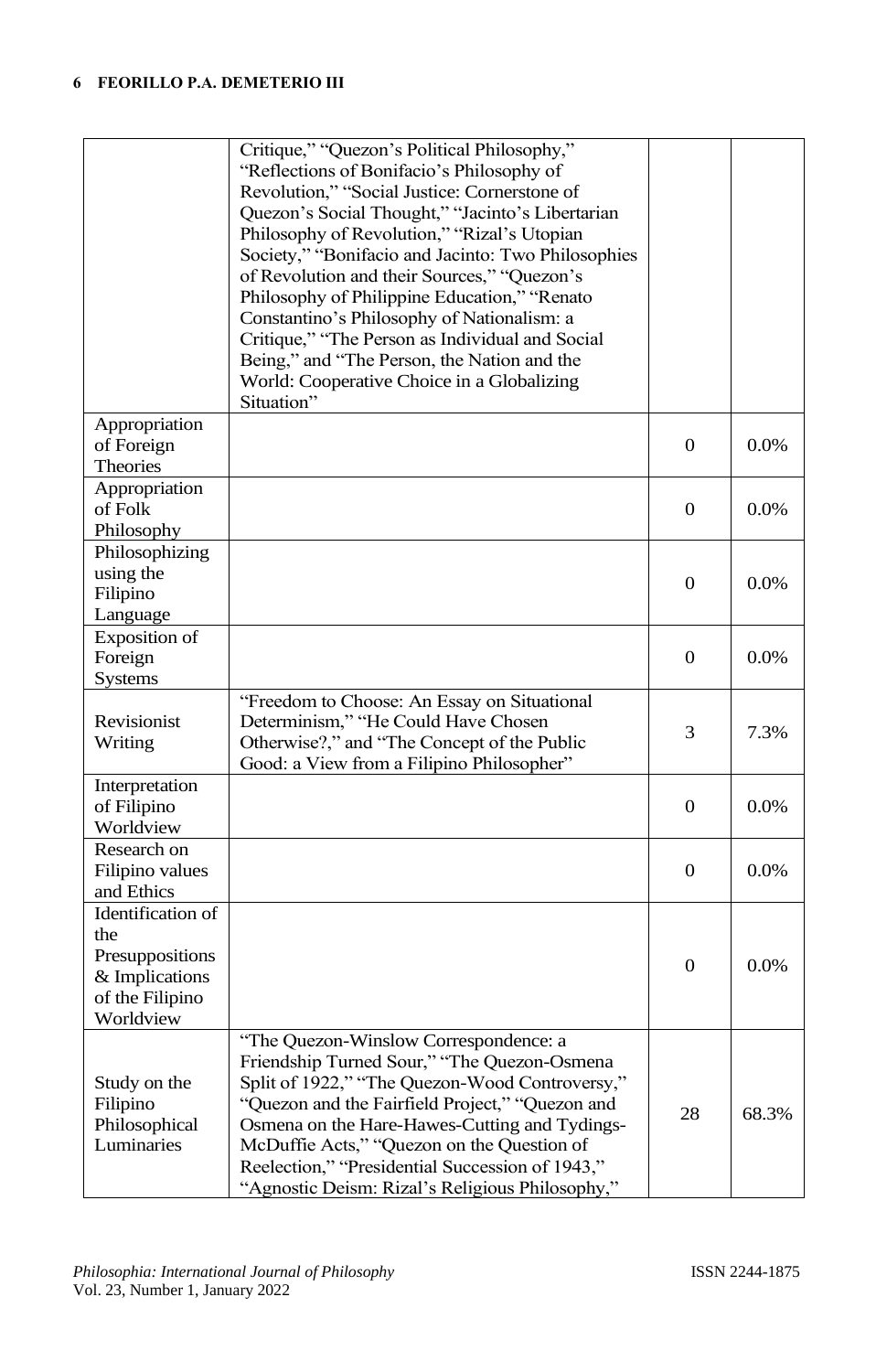| "Freedom and Futurism in Art: a Critique of         |  |
|-----------------------------------------------------|--|
| Embuscado's Aesthetics of Dissectionism," "The      |  |
| Ideal Poem as the Rubber Tower: a Hermeneutical     |  |
| Analysis of Cirilo Bautista's Theory on the Poem,"  |  |
| "Ceniza the Neo-Parmenidean: a Critique of his      |  |
| Metaphysics," "Quezon on the Dominion Status for    |  |
| the Philippines," "Social Justice: Cornerstone of   |  |
| Quezon's Social Thought," "Quezon's Partyless       |  |
| Democracy," "Quezon's Philosophy of Philippine      |  |
| Education," "Quezon's Political and Social          |  |
| Thought: a Dissertation Resume," "Love and          |  |
| Liberty: the Political and Ethical Philosophy of    |  |
| Emilio Jacinto," "Laurel: the Political Philosopher |  |
| and the Man," "Rizal's Philosophy of                |  |
| Nonviolence," "Bonifacio, the Translator: a         |  |
| Critique," "Quezon's Political Philosophy,"         |  |
| "Reflections of Bonifacio's Philosophy of           |  |
| Revolution," "Social Justice: Cornerstone of        |  |
| Quezon's Social Thought," "Jacinto's Libertarian    |  |
| Philosophy of Revolution," "Rizal's Utopian         |  |
| Society," "Bonifacio and Jacinto: Two Philosophies  |  |
| of Revolution and their Sources," "Quezon's         |  |
| Philosophy of Philippine Education," and "Renato"   |  |
| Constantino's Philosophy of Nationalism: a          |  |
| Critique"                                           |  |
|                                                     |  |

The classification in Table 1 can be further illustrated using the following radar chart (see fig. 1):



Figure 1. Radar chart showing the classification of Gripaldo's works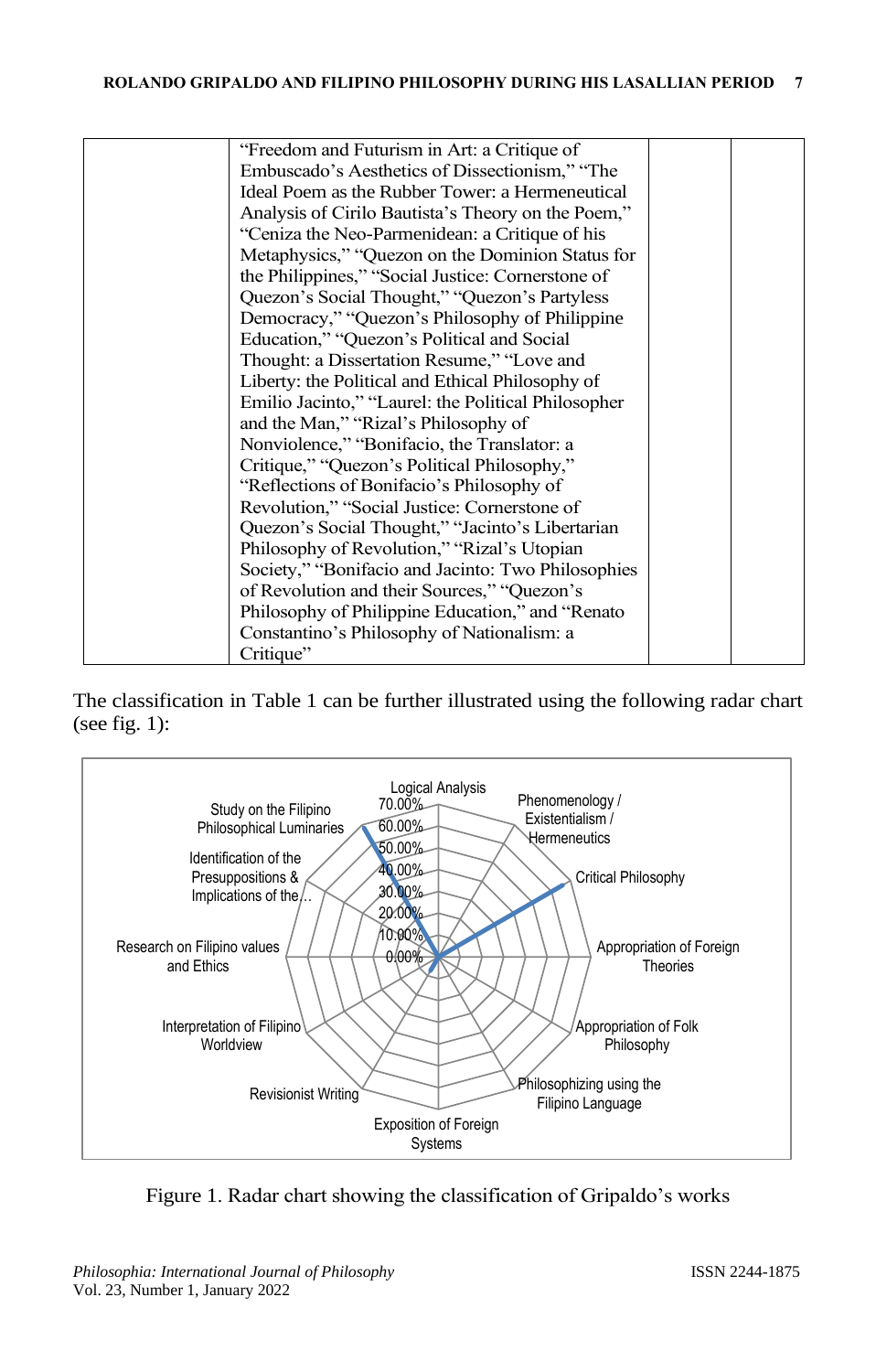#### **8 FEORILLO P.A. DEMETERIO III**

*Organization of this Paper***:** Based on table 1 and figure 1, Gripaldo's works are concentrated on: the study of Filipino philosophical luminaries (68.3%) and critical Filipino philosophy (65.9%). This paper has two substantive sections. The first one explored Gripaldo's reflective thoughts on Filipino philosophy, while the second one undertook a more detailed look into his studies of Filipino philosophical luminaries, as well as into his critical Filipino philosophy.

#### **REFLECTIVE THOUGHTS ON FILIPINO PHILOSOPHY**

Gripaldo's reflective thoughts on the nature of Filipino philosophy may be divided into his identification of the hindrances for the development of Filipino philosophy, his critique of Filipino philosophy as the interpretation of Filipino identity and worldview, and his proposed developmental path for Filipino philosophy.

#### **Hindrances for Filipino Philosophy**

Gripaldo's identification of the elements and factors that hindered the development of Filipino philosophy is primarily found in the essays "Filipino Philosophy, Western Tradition, and Nation Building" (2006) and "The Making of a Filipino Philosopher" (2007). The first of these elements and factors is the widespread misconception of Filipinos on what philosophy is. In the present setup, colleges and universities are only required by the Commission on Higher Education to offer one philosophy course to students not majoring in philosophy, and this single philosophy course is usually devoted to logic, or philosophy of man or ethics. Thus, Filipino graduates tend to narrowly define philosophy in accordance with that single philosophy course that they took up in college (Cf. Gripaldo, "Filipino Philosophy, Western Tradition, and Nation Building" 44). Those few Filipinos who majored in philosophy are not necessarily better off because they would most probably be trained in a particular philosophical tradition, such as Thomism/Scholasticism, Anglo-American linguistic philosophy, or contemporary continental European philosophy. Thus, they would, in the end, also narrowly define philosophy in accordance to that tradition where they get their academic training (Cf. Gripaldo, "Filipino Philosophy, Western Tradition, and Nation Building" 45). Gripaldo claimed that the Filipinos' failure to conceptualize philosophy as a discipline—as they are mired in the idea that it is just logic, philosophy of man, or ethics, or in the idea that it is just a particular tradition—could surely hinder the development of Filipino philosophy.

The second element and factor mentioned by Gripaldo are similar to Quito's third reason for the underdevelopment of Filipino philosophy, which has something to do with the limited career opportunities offered by philosophy as a terminal degree program. If philosophy in the Philippines could not attract the best and the brightest students, Gripaldo pointed out that it really would have developmental problems, as philosophical speculations could not effectively prosper if whom we have are second or third class specialists in philosophy (Cf. Gripaldo, "Filipino Philosophy, Western Tradition, and Nation Building" 46-48). The third of these elements and factors is Filipino philosophy's western orientation and its failure to dialogue with its own local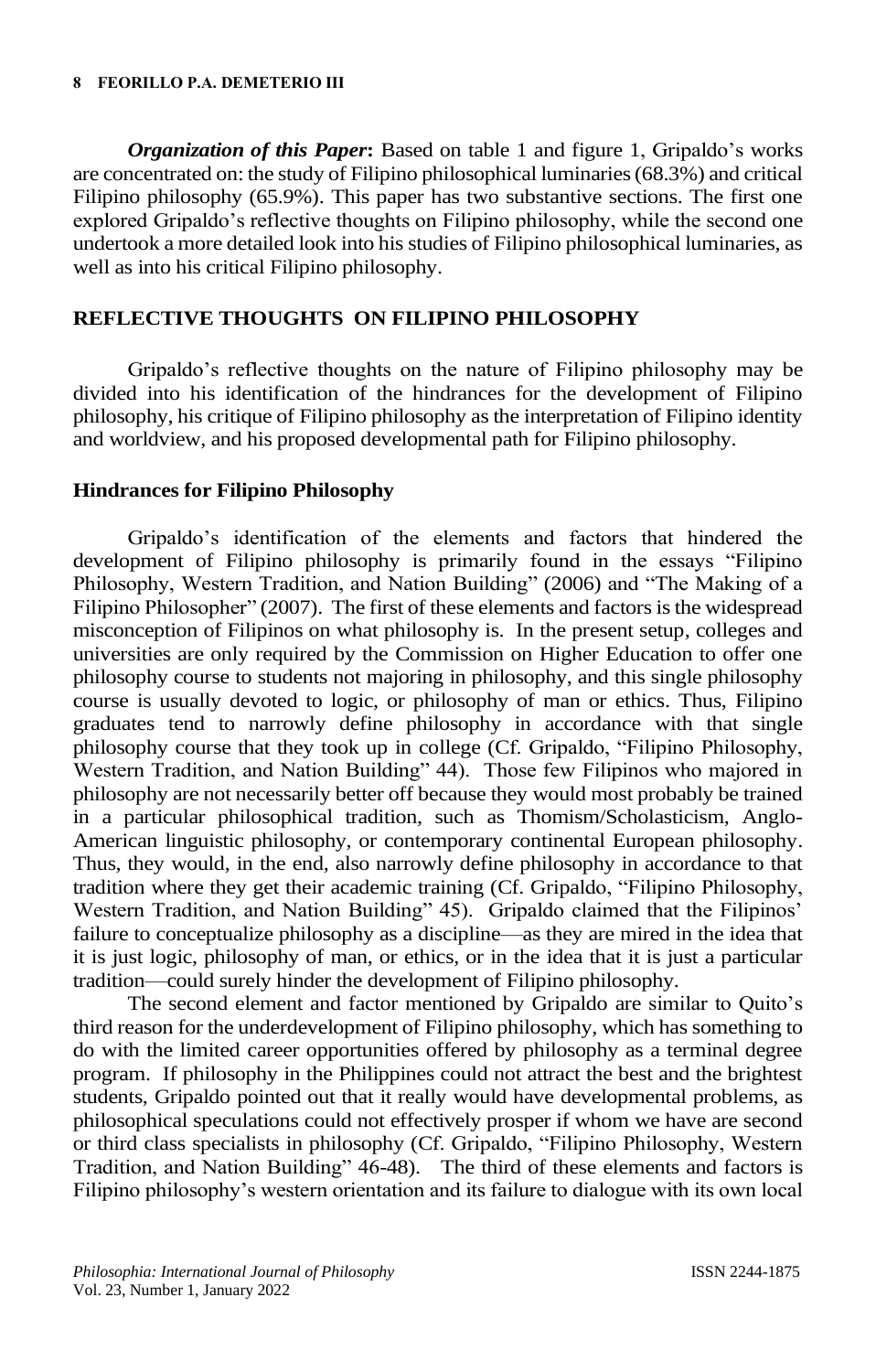and native tradition. Our western orientation entraps us in a state of just being a philosophical scholar of a given foreign system. Gripaldo argued that no matter how good a philosophical scholar a certain Filipino would be, this would not be a guarantee that he would mature into a true philosopher (49-50). Our failure to dialogue with our own local and native philosophical tradition gave us the disadvantage of not being aware of the philosophical questions that historically had been relevant to us as a nation. Unlike Quito, who believed that the Filipinos do not have a philosophy in the strict sense of the word, Gripaldo was a staunch advocate of the idea that Filipinos have their own philosophies, and these can be gleaned in the writings of our intellectuals, who may not be academic philosophers or doctors of philosophy.

Gripaldo's fourth element and factor is very much related to the third one in the sense that our infatuation with western philosophies and our failure to root ourselves in our own philosophical tradition has given us philosophical activities that are devoid of direction. Gripaldo stressed that Filipino philosophy should be utilized for the project of nation-building by helping in the intellectual formation of our professionals and by helping in the bigger project of enriching our intellectual heritage (Cf. Gripaldo, "Filipino Philosophy, Western Tradition, and Nation Building" 51-52). The fifth of these elements and factors is the Filipinos' easy and contended life and lack of drive for professional excellence (Cf. Gripaldo, "The Making of a Filipino Philosopher" 67). Gripaldo noted that the majority of Filipino academicians in philosophy who finished their master's or doctor's degrees were no longer motivated to pursue further research. Even rigorous scholarship in philosophy, which for Gripaldo is clearly inferior to real philosophizing, would suffer from this way of life. Gripaldo's sixth element and factor focused on the deficiencies of the philosophical organizations in the Philippines that failed to unite under one umbrella organization, to foster research and publication, and to be developmental in their outlook (68-69).

#### **Critique of Filipino Philosophy as the Interpretation of Filipino Identity and Worldview**

Gripaldo's critique of Filipino philosophy as the interpretation of Filipino identity and worldview is mainly found in the essays "Cultural Approach to Filipino Philosophy" (2003), "Is there a Filipino Philosophy?" (2003), and "The Making of a Filipino Philosopher" (2007). According to him, Filipino philosophy as the interpretation of Filipino identity and worldview refers to that project that started in the 1970s on the extraction of philosophical insights from anthropological data, such as folk sayings, folk lore, songs, and other popular practices (cf. Gripaldo, "Cultural Approach to Filipino Philosophy" 173). He named Leonardo Mercado and Timbreza as the main proponents of this approach in Filipino philosophy. He then traced the emergence of this approach in Filipino philosophy back to a style of philosophizing that was initiated by the Yale University sociologist and anthropologist William Graham Sumner (1840-1910), who in his 1907 book *Folkways: a Study of the Sociological Importance of Usages, Manners, Customs, Mores, and Morals* made the assertion that cultural folkways and mores are the product of a given society's adaptation for survival and they may only be changed through the presence of new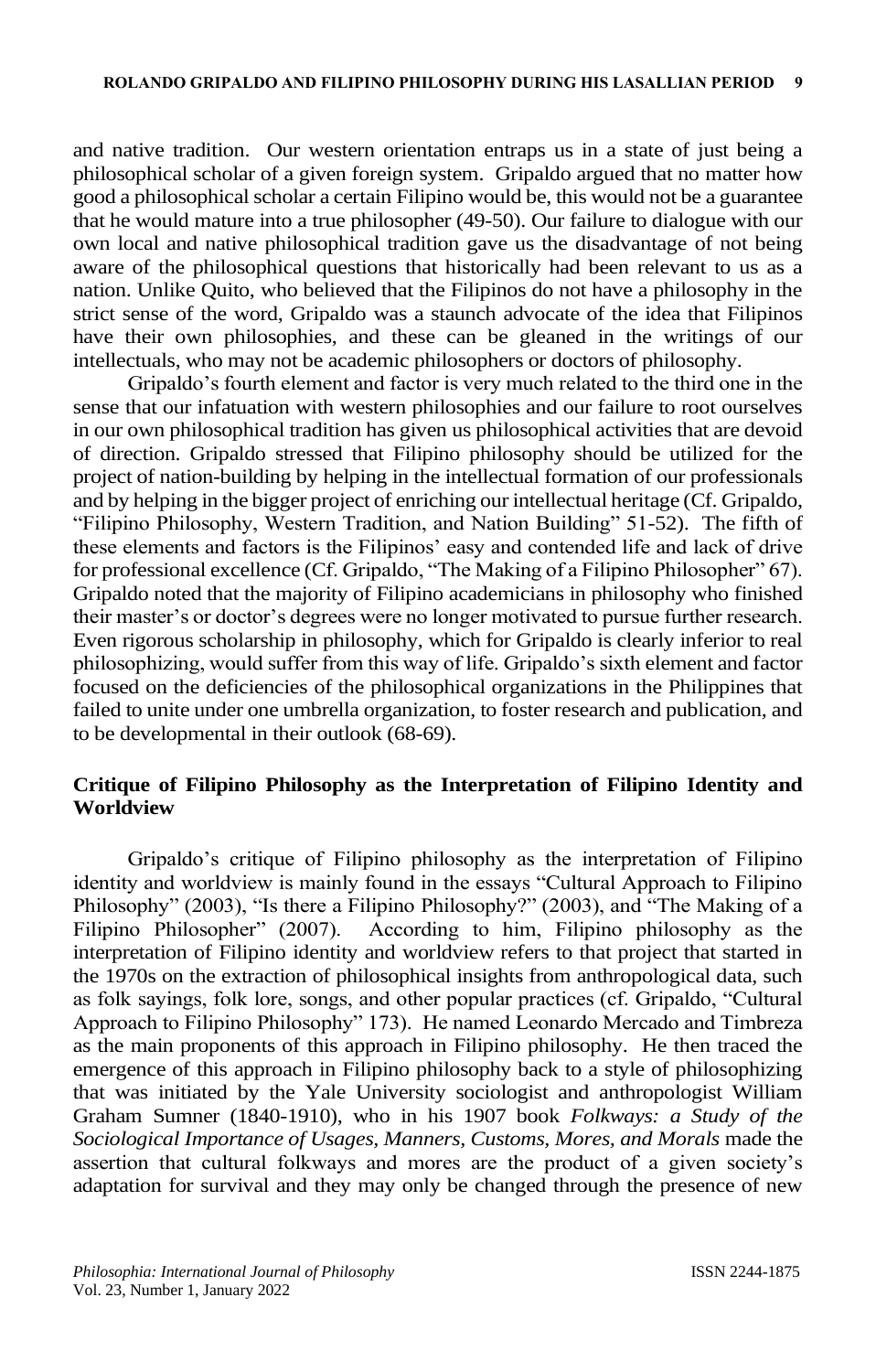challenges and through the manipulations of some elite and powerful group. Sumner was suggesting that folkways and mores should be considered more important to philosophies and morals because they are actually the philosophies and morals of a given society.

Although Gripaldo affirmed the discursive significance of this kind of Filipino philosophy as it is geared towards the articulation and understanding of the Filipino folkways/folk philosophies and mores/morals, he warned the Filipino scholars who intend to focus on this area of philosophizing that they should not duplicate the theoretical error committed by Sumner. Gripaldo stressed that Sumner, in effect, had argued that the "is" should also be the "ought" in his attempt to respect the radical autonomy of a given society. In other words, Filipino scholars who work in the parameters of Filipino philosophy as the interpretation of Filipino identity and worldview should not stop with the mere articulation and description of the Filipino folkways and mores but should exert further efforts in making their findings useful and in critiquing and rectifying whatever folkways and mores they have established to be counterproductive and questionable. Gripaldo stressed: "[T]he end of understanding such a worldview must be to cleanse it of impurities, so to speak, in order to improve or better society and to enrich the nation's cultural heritage" ("Cultural Approach to Filipino Philosophy" 177).

#### **Developmental Path of Filipino Philosophy**

Gripaldo's suggested developmental path for Filipino philosophy is mainly contained in the essays "Is there a Filipino Philosophy?" (2003), "Filipino Philosophy, Western Tradition, and Nation Building" (2006), and "The Making of a Filipino Philosopher" (2007). This developmental path is actually constituted by the remedies recommended for the hindrances that he already uncovered and itemized. Hence, the first of these remedies is the attainment of a more functional definition of what philosophy is, which for him can be done by properly conceptualizing philosophy as a discipline. He lauded the innovation introduced by Quito in the Philosophy Department of DLSU that made this department eclectic in its outlook (Cf. Gripaldo, "Filipino Philosophy, Western Tradition, and Nation Building" 46). Gripaldo was convinced that this eclecticism has the potency of presenting a fuller picture of what philosophy really is. Gripaldo did not lay out a proposal in counteracting the widespread perception about the absence of career opportunities for philosophy graduates. But he did present a thorough argumentation that such perception is baseless as philosophy is an effective training ground for a career in research firms, business firms, and publishing companies, or for further studies in law and other graduate programs (Cf. Gripaldo, "The Making of a Filipino Philosopher" 47).

Gripaldo's second remedy is his emphasis that Filipino philosophy should tone down its western orientation by focusing on its own philosophical tradition (Cf. Gripaldo, "The Making of a Filipino Philosopher" 69-70). With his desire to educate the younger generations of Filipino specialists in philosophy in our own philosophical tradition, he devoted much of his academic career to extracting and re-articulating the philosophical insights of many of our Filipino intellectuals. His third remedy is his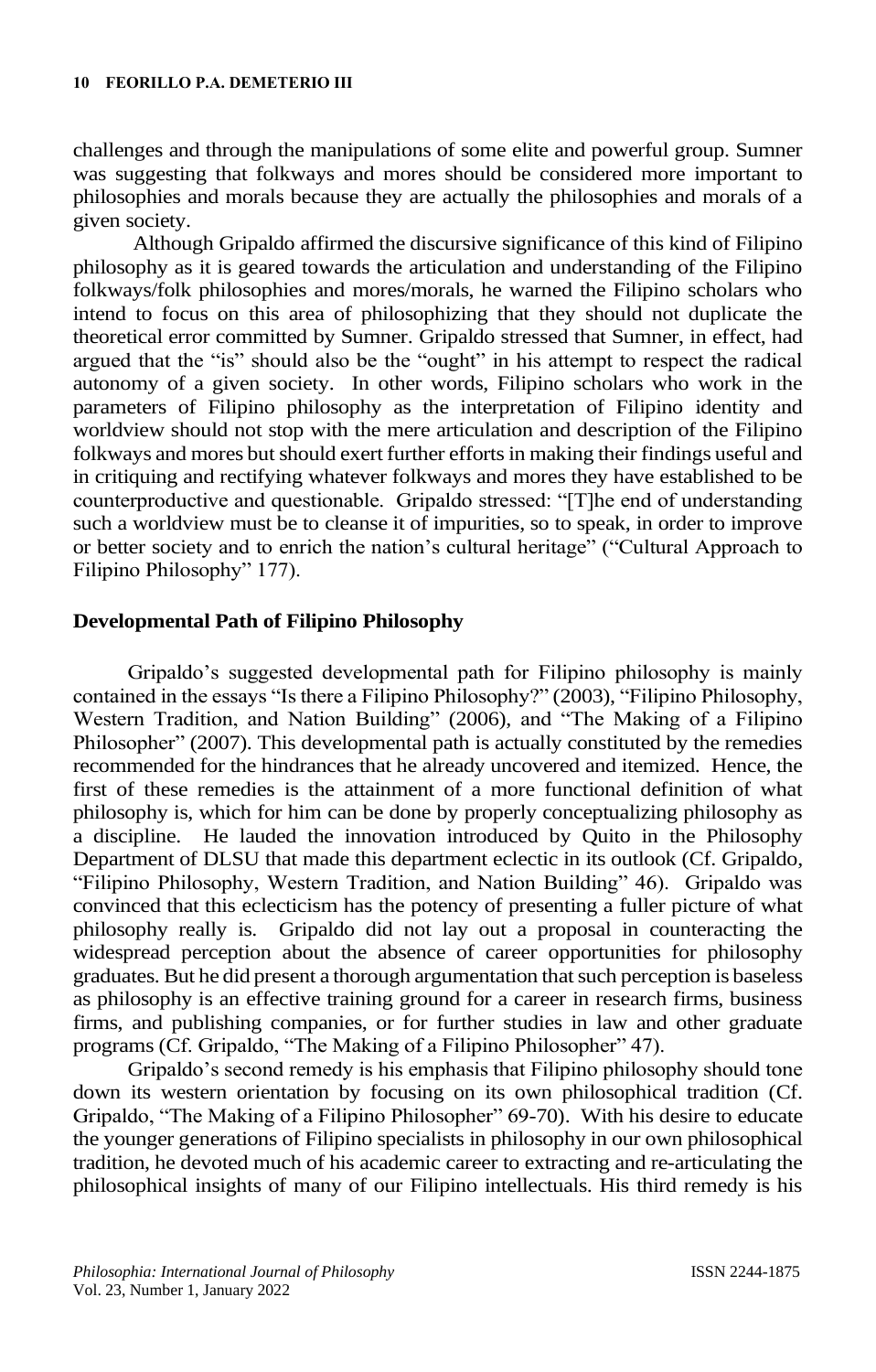recommendation that philosophizing should be done for the service of nation-building (Cf. Gripaldo, "Filipino Philosophy, Western Tradition, and Nation Building" 58). Gripaldo is not saying here that Filipino philosophy should interface with nationalistic ideology to the point that Filipino philosophers would be reduced to the status of patriotic demagogues. On the contrary, he is merely saying that philosophizing should be done with the purview of strengthening the intellectual capital of our youth and citizens and consolidating and enriching further our intellectual heritage as a nation (Gripaldo, "Filipino Philosophy, Western Tradition, and Nation Building" 58).

Gripaldo's fourth remedy is his challenge to Filipino academicians in philosophy to devote themselves to research and publication continuously. He even remained open to the possibility that many Filipino academicians would opt to dedicate their careers to the scholarship of specific foreign thinkers. However, he advised these academicians not to stop at the point when they have already mastered the biography, works, and theories of the foreign philosopher of their choice, for there is always that possibility that they can create philosophy breakthroughs by going beyond the doctrines of their selected thinkers. He advised: "[D]epart from just being an expert or a scholar . . . but . . . modify those ideas in a uniquely original way such that one ceases to be, e.g., simply a Kantian, but becomes a neo-Kantian" (Gripaldo, "Is there a Filipino Philosophy" 5). His fifth remedy revolved around the restructuring, consolidation, and re-orientation of the philosophical organizations of the country. He wanted these scattered organizations to have an umbrella organization like what is practiced in many countries abroad, to go beyond their current focus on hosting seminars and conferences and foster the culture of research and publication, and to eventually become institutional members of the International Federation of Philosophical Societies (Cf. Gripaldo, "Filipino Philosophy, Western Tradition, and Nation Building" 53-55). Gripaldo underscored the ego-centricism and selfishness of many Filipino philosophy professors that limited their view of philosophy as personal and individual toil and blinded them to the prospect that Filipino philosophy will greatly benefit from the mutual cooperation of individual Filipino scholars and organizations (Gripaldo, "Filipino Philosophy, Western Tradition, and Nation Building" 58).

### **SUBSTANTIVE THOUGHTS ON FILIPINO PHILOSOPHY**

As already mentioned, this section on the substantive thoughts of Gripaldo on Filipino philosophy discusses the thrust of his philosophizing as revealed by table 1 and figure 1. Hence, the following sub-sections tackle his studies of Filipino philosophical luminaries, critical Filipino philosophy, revisionist writing, and appropriation of foreign theories.

#### **Filipino Philosophy as the Study of Filipino Philosophical Luminaries**

The bulk of Gripaldo's philosophizing is focused on the interpretation of the philosophical insights of a number of Filipino intellectuals. This sub-section, however, will limit these intellectuals to the national heroes Jose Rizal and Andres Bonifacio,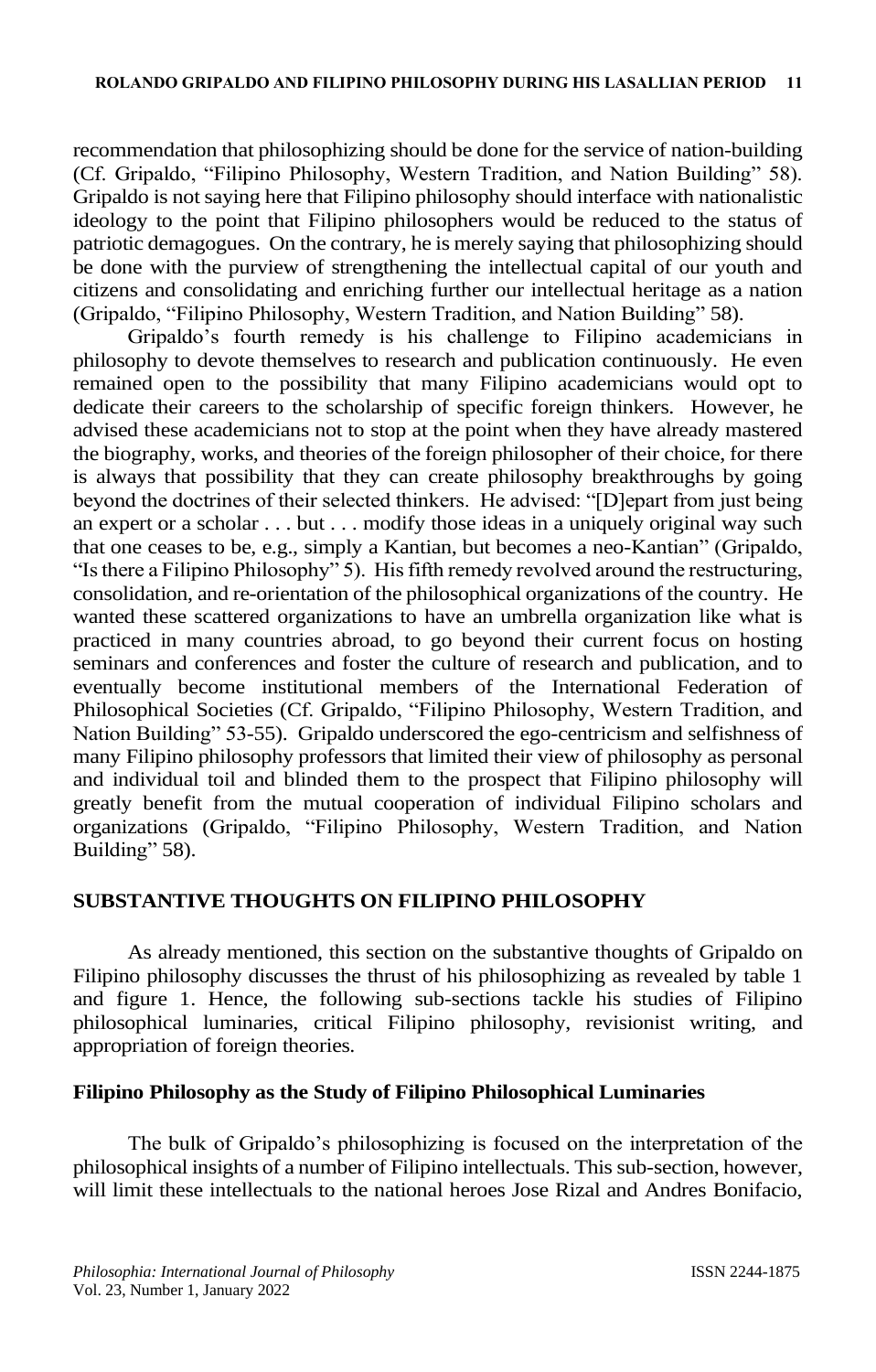the Philippine Presidents Manuel Quezon and Jose Laurel (1891-1959), the historian Renato Constantino (1919-1999), and the just recently recognized National Artist for literature Cirilo Bautista (born: 1941).

*On Jose Rizal***:** Gripaldo's discussion on the philosophical insights of Rizal is contained in the essays "Rizal's Philosophy of Nonviolence" (1986), "Rizal's Utopian Society" (1996), and "Agnostic Deism: Rizal's Religious Philosophy" (1998). As hinted by the titles of these essays, Gripaldo focused his attention on the extraction of Rizal's philosophical thoughts on nonviolence, his utopian vision, and his theodicy.

Rizal's philosophy of nonviolence is rooted in his notion of freedom, which according to Gripaldo, is the condition that allows man to attain his full potentialities (Cf. Gripaldo, "Rizal's Philosophy of Nonviolence" 13). This is the reason why, for Rizal, there seemed to be no contradiction between freedom and the full integration of the Philippines as a true province of Spain. At that time, the Philippines' being a mere colony meant that it was not accorded substantial rights; hence, the individual freedom of the Filipinos was trampled upon by the Spanish officials and the elite *principalia*. However, if the Philippines, or the *patria chica*, would become a true province of Spain, or the *patria grande*, just like the other Spanish provinces, or *patrias chicas*, of Catalonia, Vizcaya, Galicia, and Andalucia, it would be accorded with rights and privileges that sooner or later would assure every Filipino the chance of attaining his/her full potentialities. This was the mindset of Rizal when he sailed to Spain and joined the propaganda movement (Gripaldo, "Rizal's Philosophy of Nonviolence" 10). For him, a bloody and violent revolution was not necessary, especially if the people who were expected to overthrow the colonial power were largely uneducated and unenlightened. If in case this bloody and violent revolution would prosper and succeed, the uneducated and un-enlightened masses would only replace the vacuum that would be left behind by the colonizers, and they would only become even worse tyrants. Hence, education and enlightenment were more important than revolution for Rizal. But as history unfolded in front of him, Rizal realized that his philosophy of nonviolence was inadequate, and he was soon overtaken by feelings of vengeance against the colonizers and the desire of the Filipino for real political freedom.

Gripaldo attempted to extract Rizal's utopian society from his visions and desires for the Philippine country. Gripaldo listed down six characteristics of Rizal's utopia. First, "the Philippine archipelago must be united as a Filipino nation: compact, vigorous, and homogeneous" (Gripaldo, "Rizal's Utopian Society" 27). Second, the Filipinos will have sound education about civic virtues that would lead them to enlightenment so that each and every one of them will be capable of fighting slavery and injustice and working for their individual and collective good. Third, the country will have sufficient schools that would be effective in molding the Filipino youth humanistically, professionally, and vocationally. Fourth, the Filipinos will have a national language that is based on one of their native languages that will unite the Filipinos and sufficiently articulate their aspirations. Fifth, the state will guarantee that all Filipinos will have their liberties, such as "freedom of speech, of assembly, of the press, redress of grievances, and the enjoyment of other human rights" (Gripaldo, "Rizal's Utopian Society" 27). Sixth, the Filipinos will have a strong sense of nationalism.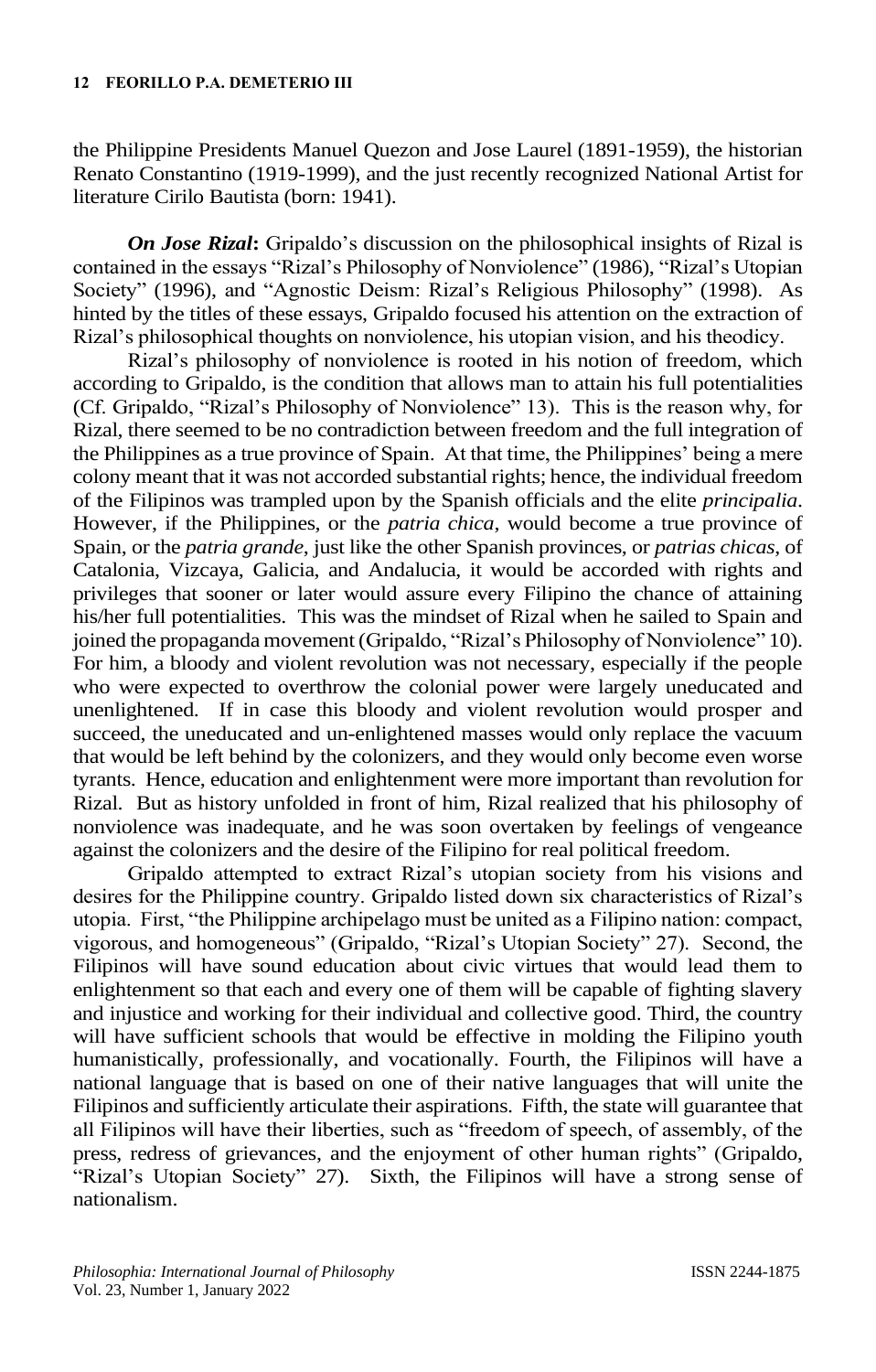Gripaldo called Rizal's theodicy, or religious philosophy, "agnostic deism," in the sense that Rizal believed in a "God who does not interfere in man's affairs and whose attributes are unknowable" (Gripaldo, "Agnostic Deism" 52). About the human soul and its immortality, Gripaldo expounded on Rizal's almost Pythagorean and Platonic utterance that God shared with man a spark of His divinity and arrived at the conclusion that Rizal believed in the existence of the human soul and its continued existence after death (Gripaldo, "Agnostic Deism" 53). Gripaldo regretted that Rizal did not reflect much on the problem of evil, which is supposed to be one of the central topics of theodicy.

*On Andres Bonifacio***:** Gripaldo's discussion on the philosophical insights of Bonifacio is contained in the essays "Bonifacio, the Translator: a Critique" (1987), "Reflections on Bonifacio's Philosophy of Revolution" (1992), and "Bonifacio and Jacinto: Two Philosophies of Revolution and their Sources" (1997). His study on Bonifacio focused on the latter's philosophy of revolution, which the former outlined in six points. First, Bonifacio conceptualized the Spanish colonization as a contract between the Spaniards and the Indios in which the former promised to look after the welfare of the latter for the consideration of the latter's agreement that the former occupy their homeland (Cf. Gripaldo, "Reflections on Bonifacio's Philosophy of Revolution" 73). Then, Bonifacio pointed out that the Spaniards committed a breach of contract in the sense that they did not fulfill their obligation of looking after the welfare of the Indios. Instead, the Spaniards even persecuted the Indios, who aired their sentiments about the Spanish shortcoming. Bonifacio concluded that a revolution was necessary to put an end to the contract, which the Spaniards were not willing to respect in the first place. Second, Bonifacio was aware that to lead a revolution meant to agitate the people against the colonizers. His strategy was to work on the Tagalog people first and consolidate their support for the Katipunan (Gripaldo, "Reflections on Bonifacio's Philosophy of Revolution" 74-75). He expected that other individuals from other ethnic groups would do the same thing to their people. Instead of spreading himself thinly to cover all the ethnic groups of the whole country, he decided to concentrate on his own people and just wait for the ripple effects of his efforts.

Third, Gripaldo argued that Bonifacio, although he was poor and uneducated, was, in fact, an *ilustrado* in the sense that he attained enlightenment through his own readings and political involvement. Gripaldo clarified that the term "*ilustrado*" is not primarily a socio-economic category but a category that pertains to the accumulation of intellectual and cultural capitals. There were many other richer Filipinos at that time who had the privilege of going to a university but who never attained enlightenment (Cf. Gripaldo, "Reflections on Bonifacio's Philosophy of Revolution" 75-76). Fourth, Gripaldo laid down his findings that Bonifacio's revolution might not exactly be a revolution from below as popularized by such eminent historians as Teodoro Agoncillo (1912-1985) and Reynaldo Ileto (born: 1946) because Bonifacio could not be easily categorized as a typical lower-class Filipino due to his considerable intellectual and cultural capital, and because many of the leading Katipuneros were actually members of the middle class. Hence, Gripaldo claimed that the revolution was a movement that was actually led and organized by some middle-class and maybe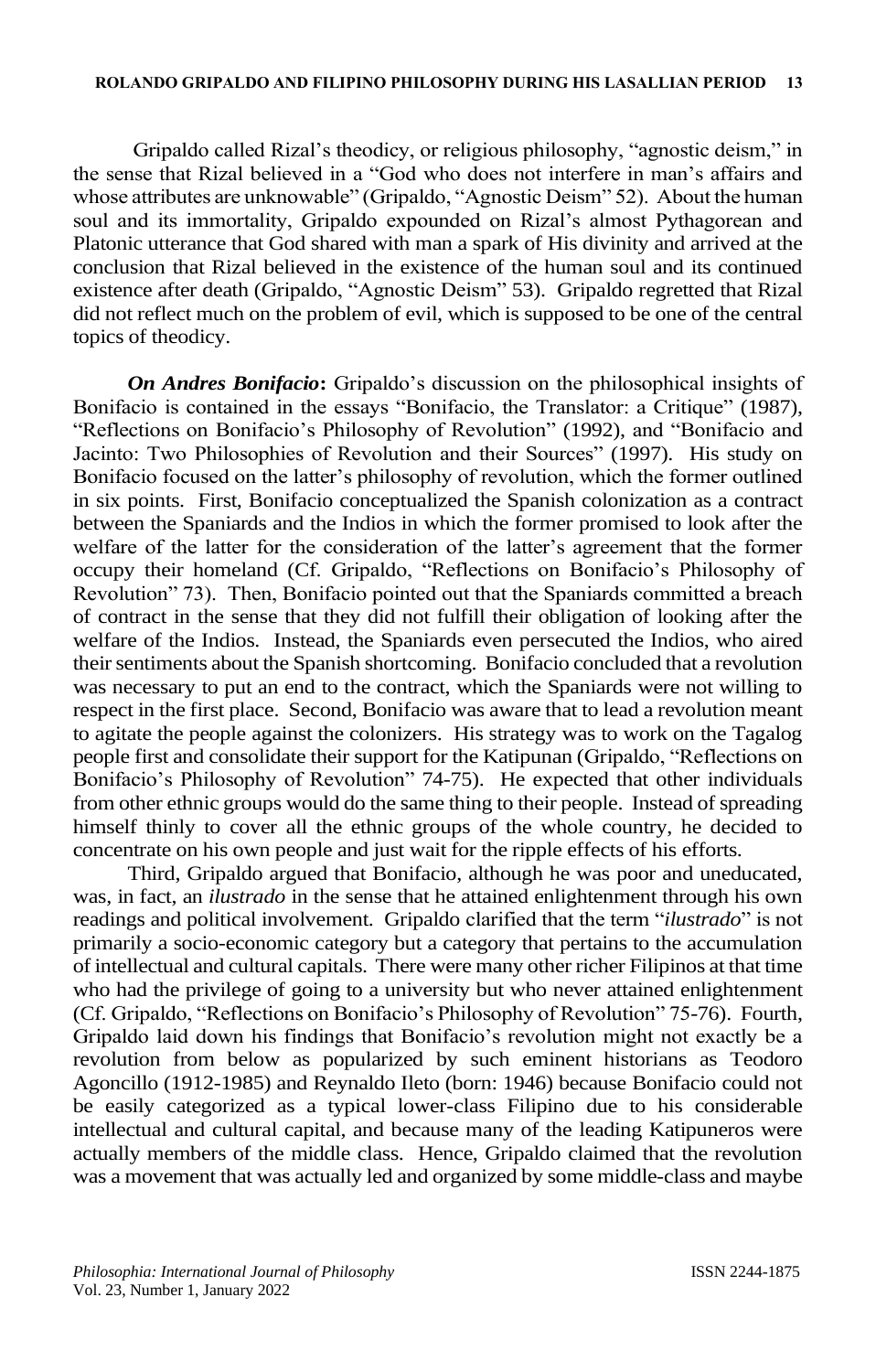lower-middle-class freedom fighters (Gripaldo, "Reflections on Bonifacio's Philosophy of Revolution" 76-77).

Fifth, when Bonifacio agitated the people to rise up against their colonizers, he mentioned the abuses and misgovernance that they suffered at the hands of the Spaniards, but he also made it a point that the people would be animated with the utopia that would serve as the gleaming beacon of their struggles and sacrifices. Bonifacio's utopia was the lost Eden, the pristine and bustling Filipino societies that existed prior to the coming of the rapacious Spaniards (Cf. Gripaldo, "Reflections on Bonifacio's Philosophy of Revolution" 77-78). This lost Eden could only be regained by driving the colonizers away. Gripaldo agreed with Ileto that Bonifacio casted his utopia in the language of the *pasyon* in order to reach the hearts of more Tagalogs who were familiar with this Lenten text. Sixth, Bonifacio liberally used history and his ability to write poems and to translate some works of Rizal in order to attain his end of agitating and animating the Tagalogs to his cause. In the essay "Bonifacio, the Translator: a Critique," Gripaldo demonstrated that Bonifacio's supposedly bad translation of Rizal's "Mi Ultimo Adios" was actually a strategic praxis of bringing the poem of Rizal closer to the hearts of the Tagalogs (Cf. Gripaldo, "Bonifacio, the Translator" 62-71).

*On Manuel Quezon***:** Gripaldo wrote his dissertation on Quezon and published a portion of it as his book *Quezon-Winslow Correspondence and other Essays*, but our short presentation of his extraction of Quezon's political philosophy is based on the essays "Quezon's Political Philosophy" (1992), "Social Justice: Cornerstone of Quezon's Social Thought" (1994), and "Quezon's Philosophy of Philippine Education" (1998). Gripaldo focused on what he claimed to be Quezon's double stranded political philosophy, the first one of which pertained to the latter's political strategy, while the second one to the latter's substantive theorizing that was geared towards the preparation of the country for its eventual independence from the United States of America.

Gripaldo called the strategic strand of Quezon's political philosophy "political pragmatism." The former defined this as the conviction that "one should fight for ideals and principles, but in case obstacles to an ideal are difficult to surmount, one must be ready to fall back on an alternative that is better than nothing or that is a right step toward the ideal" (Gripaldo, "Quezon's Political Philosophy" 113). According to Gripaldo, Quezon used this strategy in working out a roadmap that would eventually lead to Philippine independence, which at the same time contained milestones that were palatable to both the American officials and the Filipino public.

The second strand of Quezon's political philosophy is more complex in the sense that it dealt with the more detailed plan on how to make the Filipinos and the youthful Filipino government ready for the tremendous responsibilities of an independent nation-state (Cf. Gripaldo, "Quezon's Political Philosophy" 122-140). Quezon saw a number of threats that could disable such independence from the very start, such as the imperialist ambitions of Japan, the political immaturity of the Filipinos, the possible abuses of the elite Filipinos on the unfortunate masses, and the weak pre-modern character of the masses.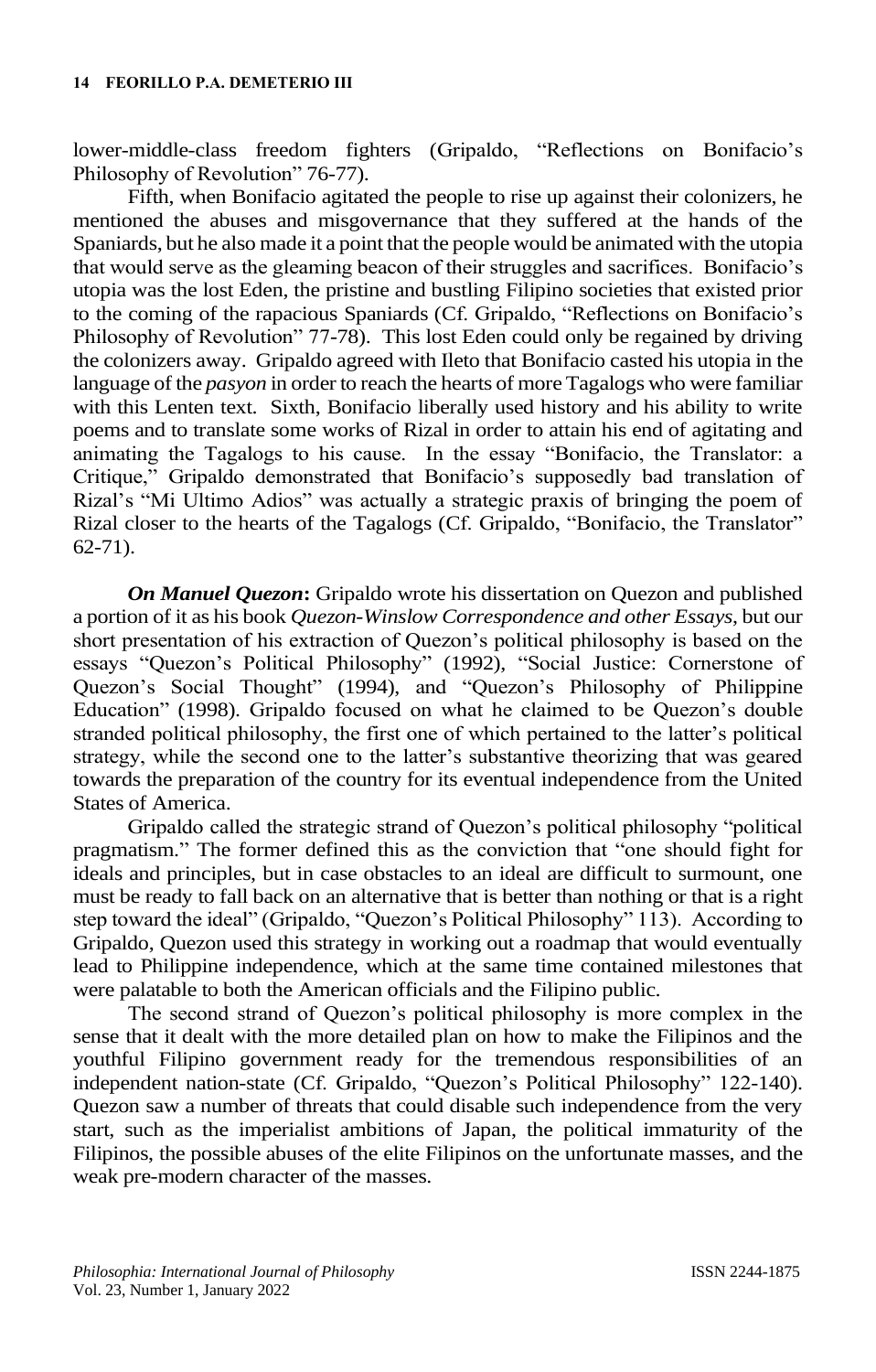The most interesting aspect of the second strand of Quezon's political philosophy is probably his critique of the weakness of the Filipino character, which led him to formulate a code of ethics/conduct that he thought could rectify such defective character. Gripaldo writes:

Quezon noticed that the Filipinos lacked earnestness; were not inclined to sustain hard effort; were frivolous and inconstant; lacked perseverance; had only skin-deep patriotism; valued face-saving very much; were desirous of personal gain which dulled their sense of righteousness; valued expediency in their norm of conduct rather than principle; showed a 'failing in that superb courage which impels action because it is right, even at the cost of self-sacrifice'; had as their greatest fear, not the act to do wrong, but of 'being caught doing wrong'; took religion lightly; easily accepted defeat, and were apt to compromise with ethical principles and to regard truth as compatible with misrepresentation or self-deceit. ("Quezon's Philosophy of Philippine Education" 169)

If we as a people are not ready to accept these weaknesses that also weakened our nation, then we will never be ready for any serious effort in systematically correcting these shortcomings.

Because Quezon was bold and sharp enough to tell the Filipino straight to his face that there was something wrong with his soul, he earned the right to lay down his prescription, which he did in the form of a code of ethics/conduct. According to Gripaldo, this code contains sixteen items that every Filipino should learn and master by heart: 1) faith in God, 2) unconditional love for the country, 3) respect for the constitution and the government, 4) proper payment of taxes, 5) commitment to the sanctity of elections, 6) love and respect for the parents, 7) valorization of one's honor, 8) truthfulness, justice, and charity, 9) clean and frugal life, 10) commitment to emulate the virtues of our heroes, 11) industry, 12) self-reliance and the tenacious pursuit of one's legitimate ambitions, 13) love for one's work, 14) promotion of social justice, 15) dedication to buy Filipino products, and 16) wise use of our natural resources and vigilance against the exploitation of fellow Filipinos (cf. Gripaldo, "Quezon's Philosophy of Philippine Education" 169).

*On Jose Laurel***:** Gripaldo's extraction of the political philosophy of Laurel is contained in the 1982 essay "Laurel: the Political Philosopher and the Man." Gripaldo premised his reflection on Laurel's political thoughts on an explanation that the accusation of the other historians concerning the latter's collaboration with the Japanese should be properly contextualized as the latter's obedience to the parting orders of Quezon that he stay behind and help take care of the country (Cf. Gripaldo, "Laurel" 186-187). Before the Japanese occupation, Laurel had a number of Japanese clients who opened businesses in Mindanao, and he had been given an honorary doctor's degree by the University of Tokyo. This made Quezon believe that he could be a good intermediary between the Filipino people and the invading Japanese forces. Gripaldo argued that Laurel's efforts in running a provisional government under the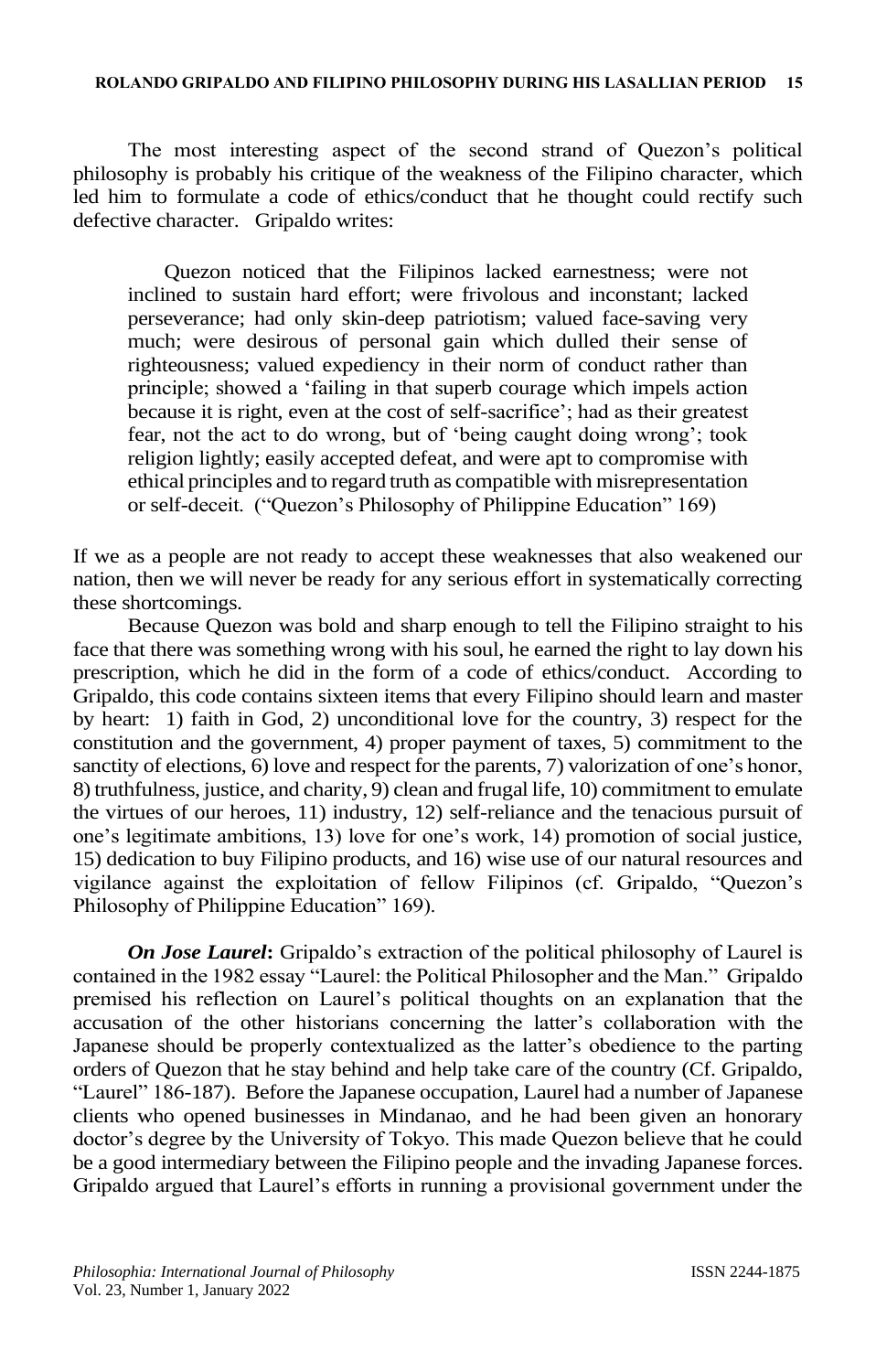Japanese flag were done in good faith. In fact, in the essay "Cultural Traditions, the Person, and Contemporary Change: the Filipino Experience," Gripaldo depicted Laurel as a good *padrino* who protected a number of Filipinos against the violence of the Japanese *Kempeitai* (Cf. "Cultural Traditions, the Person, and Contemporary Change" 190-191).

The main points of Laurel's political philosophy were focused on his reflection on law and democracy. Human beings and nations are analogous in the sense that they need other human beings and other nations to continue their healthy existence. However, such a need also entails difficulties in the day-to-day dealing with other human beings or nations. The love-hate relationship between human beings and between nations needs to be regulated by laws (Cf. Gripaldo, "Laurel" 174). These laws, for practical considerations, embody the ethics, morality, and the sense of justice and goodness of a given community of individuals or nations. In the case of the community of individuals, Laurel stressed that laws should strike a good balance between government control and individual liberties because the predominance of the former would result in a tyrannical government, while the predominance of the latter would result in an anarchical society (Gripaldo, "Laurel" 175).

Gripaldo claimed that, for Laurel, the functional model of democracy for the Philippines is representative republicanism (Cf. Gripaldo, "Laurel" 175). In this model, the people remain sovereign, even if they delegate their power to some elected representatives. These elected representatives, together with their appointed executives, career officers, and employees, would assure the people that the government would provide the sovereign people with sufficient chances for livelihood, health, social justice, and educational programs, as well as with an environment of economic opportunities.

*On Renato Constantino***:** Constantino was a political historian, diplomat, college professor, museum director, and journalist who devoted much of his textual production critiquing our colonial bondage as well as the neo-imperialism of the United States of America. Gripaldo's analysis of his cultural and political philosophy is contained in the 1999 essay "Renato Constantino's Philosophy of Nationalism: a Critique." According to Gripaldo, Constantino's critique of colonialism was a twopronged project (Cf. Gripaldo, "Renato Constantino's Philosophy of Nationalism" 203). On the one hand, Constantino explored our psychological colonialism, and on the other hand, our economic colonialism, which is otherwise known as our neocolonial bondage. Psychological colonialism is manifested in our having a captive consciousness or the consciousness that is shaped by the needs and desires of the Spanish and American colonizers. Gripaldo writes:

[T]he Spanish friars saw to it that the natives, through religious conversion, became docile and illiterate, obedient and fanatical. The Americans, on the other hand, by using education with English as the medium of instruction, saw to it that the natives developed Western preferences, thereby imbibing a Western consumerist consciousness. (Gripaldo, "Renato Constantino's Philosophy of Nationalism" 204)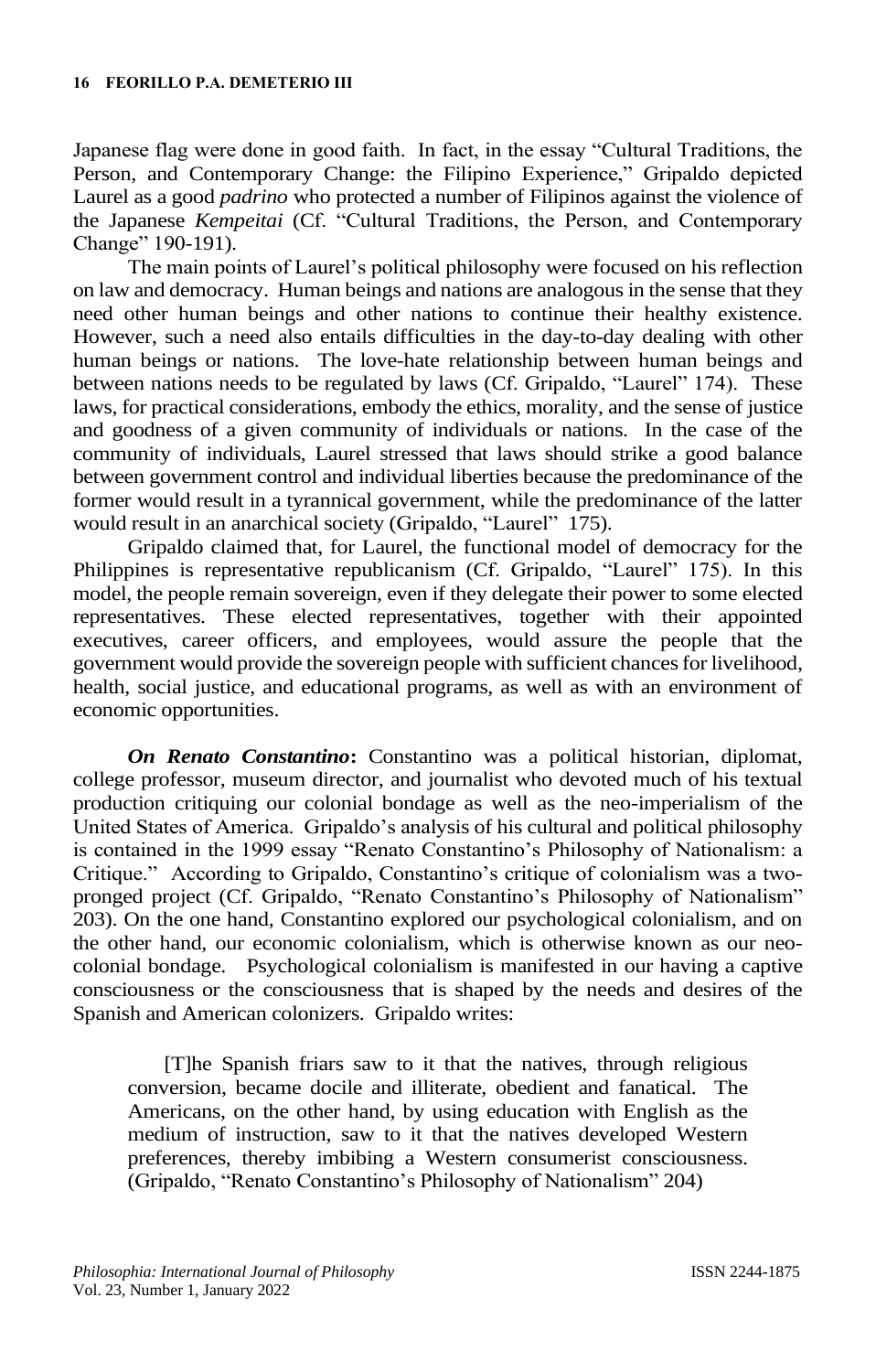Constantino imagined our psychological colonialism as a great hangover from our history of being subservient to our colonial masters.

Constantino argued that the antidote for our psychological colonialism is nationalism, which he defined as our realization that we have our own country and we, therefore, should commit to keeping it our own and develop it for our own people. He, however, warned us that there are at least four types of nationalism and that only one of them could be the proper medicine for our colonial malady (Cf. "Renato Constantino's Philosophy of Nationalism" 205-206). The first of these is the lipservice nationalism, which is unreliable and dangerous; the second is emotional nationalism that nurtures the strong sentiment for the country without necessarily understanding what nationalism really is all about; the third is intellectual nationalism that thoroughly understands what nationalism is all about, but is uncommitted to its required actions and sacrifices; while the fourth one is genuine nationalism that merges affection, understanding, commitment, and action (Gripaldo, "Renato Constantino's Philosophy of Nationalism" 206). This fourth type is the kind of nationalism that can effectively address our psychological colonialism, and this can be established and propagated through the concerted efforts of our intellectuals and through a reconceptualized nationalist educational system.

Economic colonialism, or the neocolonial colonial economic system, pertain to our economic structure that retained much of the colonial machinations of the American occupation that were geared towards the reduction of our economy to a mere appendage of the American global economy. During the American colonial period, our country acted as the supplier of raw materials to American industries and an extended market for their surplus products. Constantino argued that after the Americans left us, our colonial economy did not change much—as manifested in our mendicant policies that still focused on the export of raw materials and the import of so much manufactured goods. Even our industries are dependent on imported raw materials. These are the roots of our underdevelopment and widespread poverty. According to Gripaldo, Constantino's proposed antidote for the economic aspect of colonialism is the formulation of an economic system that takes into consideration the masses instead of merely the elite members of the society who predominantly benefited from our mendicant policies and anti-imperialist economic system (Cf. Gripaldo, "Renato Constantino's Philosophy of Nationalism" 211).

*On Cirilo Bautista***:** Bautista is a multi-awarded poet, fictionist, critic, and literary theorist who moved to De La Salle University about the same time as Quito did. In his book *Words and Battlefields: A Theoria on the Poem*, he philosophized about the structure and meanings of poetry. Gripaldo's reflection on his poetics is contained in the 2002 essay "The Ideal Poem as the Rubber Tower: a Hermeneutical Analysis of Cirilo Bautista's Theory on the Poem." The term "rubber tower" pertains to Bautista's imagery of the ideal poem that looms in the consciousness of a poet during the creation process (Cf. Gripaldo, "The Ideal Poem as the Rubber Tower" 45).

Being a bilingual writer who is at home with both the Filipino and English languages, Bautista asserted that the Filipino people had already appropriated the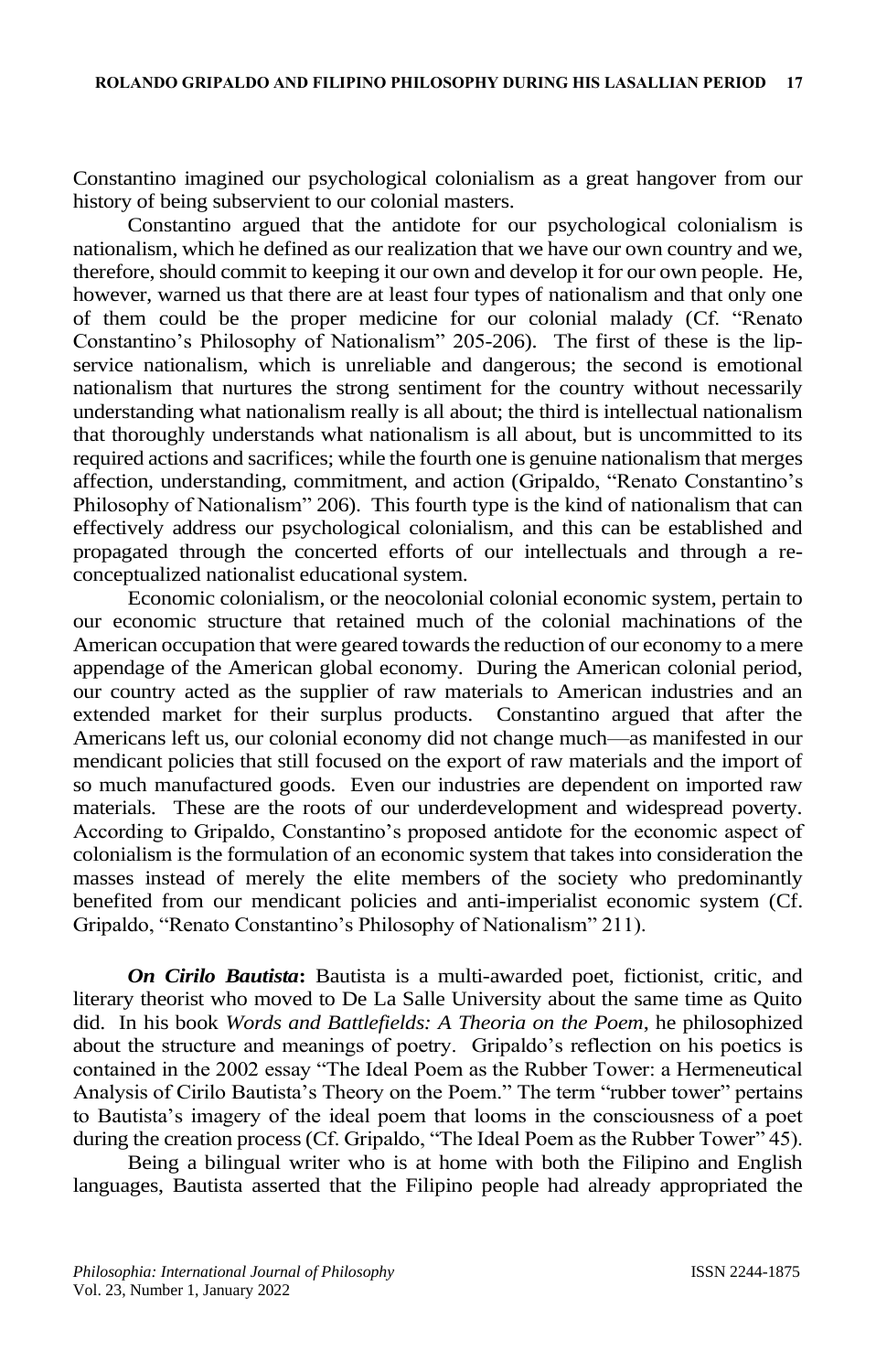English language in their project of expressing and understanding themselves as a modern Filipino people (Cf. Gripaldo, "The Ideal Poem as the Rubber Tower" 52). He saw that there was no need to suppress one language in order to cultivate the other as both can be simultaneously used to perfection. In a brew of formalism and metaphors, Bautista conceptualized the structure of a poem as composed of several layers of masks: the layer of the verb that gives the poem its intellectual direction; the layer of the adjective that imbues the poem with colors; the layer of the adverb that animates the poem's colors; and the layer of the noun that acts as the poem's fulcrum.

Bautista unbundled the meaning of a poem into three different and often competing senses. The first of these senses is the poet's intended meaning, which in its purest state would be equivalent to the meaning of the ideal rubber tower (Cf. Gripaldo, "The Ideal Poem as the Rubber Tower" 70). As this meaning is accessible only by the poet and is oftentimes ephemeral, in the sense that poets do not usually document their struggles in enfleshing their particular rubber towers, many hermeneutic and critical poststructuralist strategies would relegate this poetic meaning to the realm of the unknowable. The second of these senses is the meaning of a poem as gleaned by the reader (Gripaldo, "The Ideal Poem as the Rubber Tower" 70). This second sense is a product of the dialogue between the poem as a text and the subjectivity of the reader. This implies that there could be a multiplicity of such meanings depending on the differences in the subjectivities of the poem's readers. Finally, the third of these senses is the assumed meaning of the poem as it circulates through various readers and as it crosses through different points in time (Cf. Gripaldo, "The Ideal Poem as the Rubber Tower" 70). Hence, for Bautista, when we talk about poetic meaning, this could mean any or all of these three different senses of poetic meaning.

Despite its inner structural dynamism and multiple hermeneutic possibilities, a poem, according to Bautista, is still vulnerable to death. Bautista believed that there are two reasons why poems die. The first one is the immaturity of the poet that makes him unable to sufficiently construct his own rubber tower or to sufficiently enflesh such rubber tower with textual or aural existence (Cf. Gripaldo, "The Ideal Poem as the Rubber Tower" 92). The second one is the inferiority of the poem itself that makes such poem incapable of standing in comparison with other texts, or of validating its poetic assertion, or of adequately articulating itself (93).

### **Critical Filipino Philosophy**

Gripaldo's critical Filipino philosophy is manifested in his critiques of the *padrino* system and Philippine governance, of Philippine tourism and heritage conservation, and of contemporary mass media.

*On Padrino System and Philippine Governance***:** Gripaldo's critique of the *padrino* system and Philippine governance is mainly found in his 2001 essay "Cultural Traditions, the Person, and Contemporary Change: the Filipino Experience." This critique is aligned with his stand that Filipino philosophers should not stop at the profiling and articulation of the Filipino identity and cultural traits. Instead, they should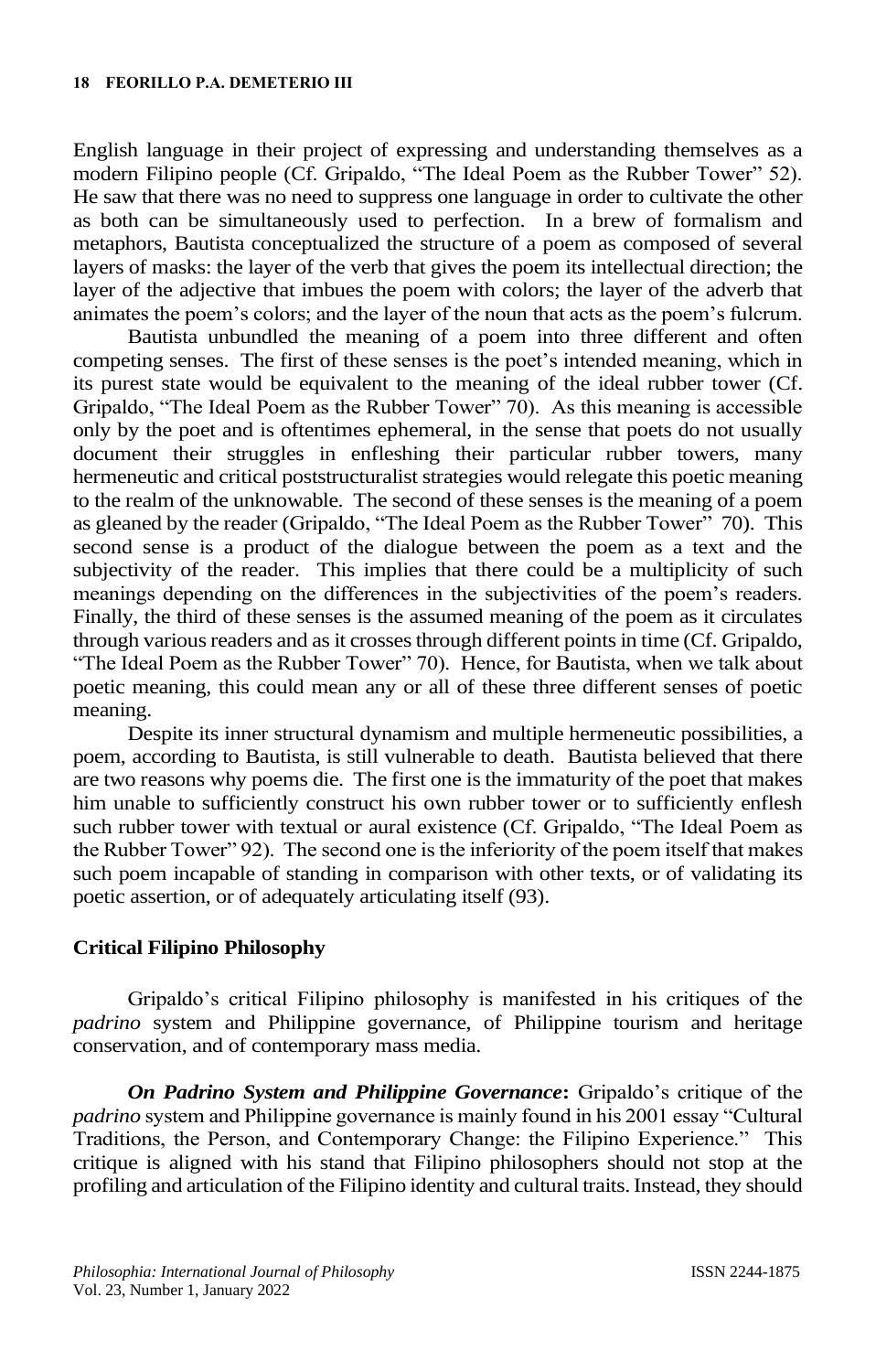also speculate further whether the aspects of Filipino identity or the cultural traits under scrutiny are negative or positive in relation to the holistic developmental goals of the Filipino nation, and should also exert efforts in advantageously using the positive aspects and traits as well as suppressing and rectifying the negative ones.

While other anthropologists and sociologists have already explored the negative side of the *padrino* system, Gripaldo made a rather broad historical study on this cultural system and demonstrated its being one of the root causes of misgovernance in the country. The *padrino* system is something that is related to the feudal Filipino patronage system where the landlord acts as the patron to his tenants, as well as to the *compadrazgo* system where two individuals who are not related by blood are socially bonded together as a consequence of their involvement in the rites of baptism or marriage (Cf. Gripaldo, "Cultural Traditions, the Person, and Contemporary Change" 189). In the *padrino* system, the superior individual may not be a landlord, just as the inferior individual may not be a tenant, for the system can exist outside the feudal context. In the *padrino* system, the social bond may not be a result of a baptismal or a wedding rite, for the system can transcend the more traditional *compadrazgo* context. The dominant feature of the *padrino* system appears to be the mutual and symbiotic commitment between a more powerful and a less powerful individual. The more powerful individual is called *padrino*.

Gripaldo argued that the *padrino* system is one of the root causes of our misgovernance and rampant corruption in the sense that it engenders nepotism when the *padrino* places his protégé in an otherwise meritocratic position, and in the sense that it leads to other forms of corrupt practices when the *padrino* expects his protégé to reciprocate his initial placement with honest or dishonest favors. Gripaldo writes:

[A] gift is given as a token of gratitude. This is followed by a second request for a favor, a third, and this time with or without a gift. But always, there is a build-up of expectation from the padrino of a reciprocal favor in the future, and sometimes this reciprocal favor may involve corrupt or unethical deed. ("Cultural Traditions, the Person, and Contemporary Change" 189)

He mentioned that this system was practiced during the Spanish period by Filipinos who wished to belong to the *principalia* class through the backing of Spanish officials, Spanish friars, or other *principalia* who happened to be favored by the Spaniards. The same practice was reinforced by the Americans. Gripaldo pointed out that Marcos and his cronies, as well as Estrada and his midnight cabinet, are but more recent manifestations of the *padrino* system (cf. "Cultural Traditions, the Person, and Contemporary Change" 191-193). Gripaldo, however, qualified that the *padrino* system may not be evil in itself and may not necessarily lead to misgovernance and corruption. He used the story of Jose Laurel as his example, who, in all practical considerations, acted as a *padrino* to many Filipinos who otherwise would have fallen victims to the dreaded Japanese *Kempeitai* (190-191).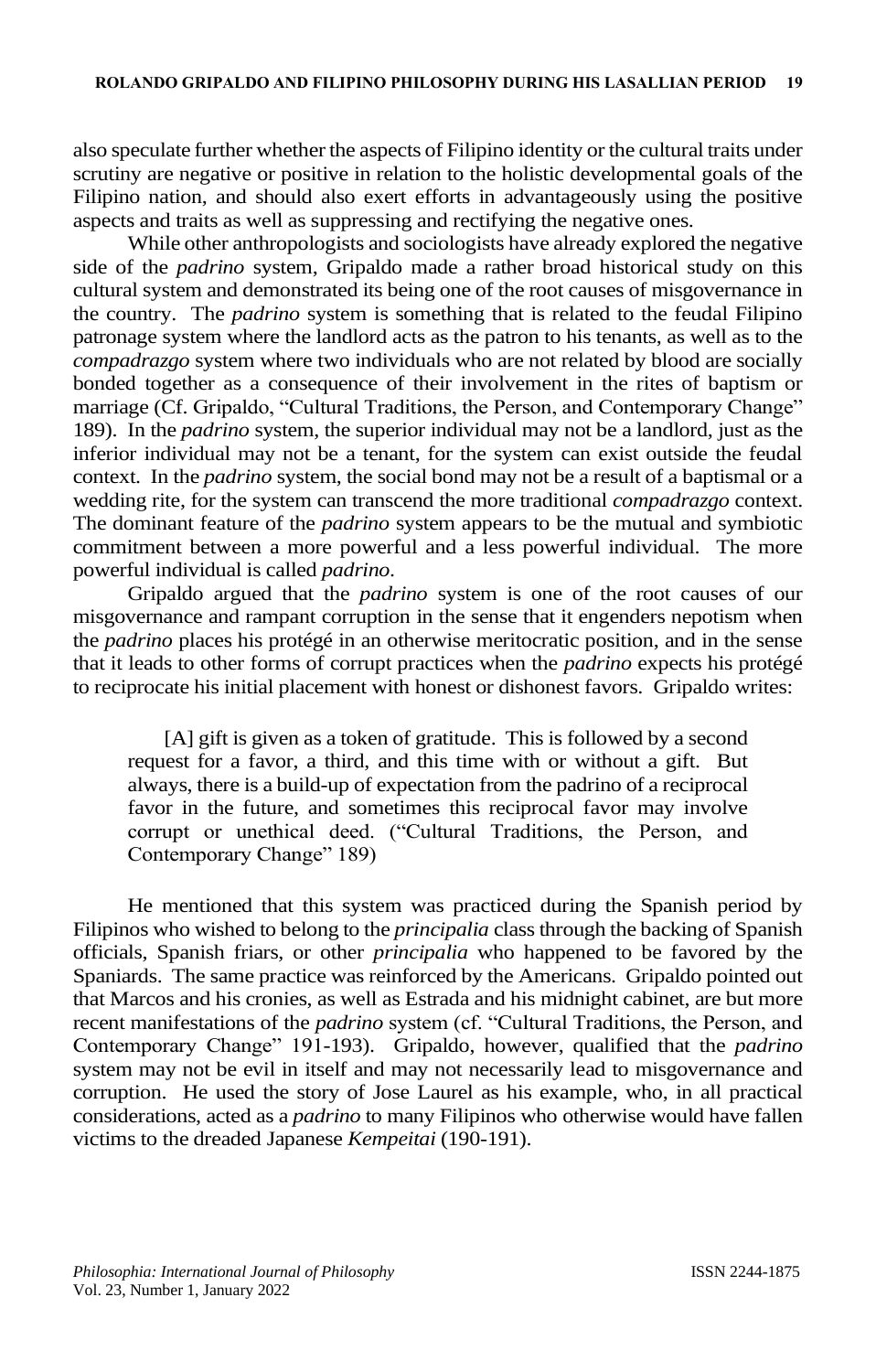Gripaldo's main point in this critique of the *padrino* system is that although the cultural system under scrutiny may be ethically neutral in itself, in a meritocratic and bureaucratic government, or even corporate set-up, such a cultural system may no longer be fit and could only be the reason for the commission of corrupt practices. Filipinos, therefore, need to understand and be aware of this cultural system that, if left unchecked, could lead them to countless misdeeds that, in sum, would hinder their country's development.

*On Philippine Tourism and Heritage Conservation***:** Gripaldo's critique of Philippine tourism and heritage conservation is contained in the 2005 essay "Tourism and Heritage in a Global Society: the Philippine Experience." Gripaldo started with the affirmation that tourism is good, both for the tourist and for the host country, and that heritage conservation is also good, in the sense that a heritage site needs to be appreciated by the present and the future people of a given nation. He argued that there ought to be a natural connection between tourism and heritage sites because these sites are supposed to attract tourists, and the influx of tourists could generate funds to conserve such heritage sites.

However, the Philippines seems to be a special case, because even if it boasts of five heritage sites, which are actually spread on eight locations, it lags behind the other ASEAN countries as a tourist destination (Cf. Gripaldo, "Tourism and Heritage in a Global Society" 187). Specifically, the cultural heritage sites of the Philippines are 1) its baroque churches, the Immaculate Conception Church in Intramuros, Manila; the Nuestra Senora Church in Santa Maria, Ilocos Sur; the San Agustin Church in Paoay, Ilocos Norte; and the Santo Tomas Church in Miag-ao, Iloilo; 2) the town of Vigan, Ilocos Sur; and 3) the rice terraces of Banaue, Ifugao. Meanwhile, its natural heritage sites include 4) the subterranean river of Puerto-Princesa, Palawan; and 5) the Tubbataha reefs of Palawan. Gripaldo then laid down eight reasons why the Philippines is not a favorite tourist destination in the ASEAN region.

First, he said that the heritage and tourist sites might not be well maintained such that it would be incapable of drawing enough interests locally and internationally. Second, he pointed out that the country might not be spending enough on advertising and marketing to make these heritage and tourist sites known to potential tourists. Gripaldo stressed the importance of extensive linkages with foreign travel agencies (Cf. Gripaldo, "Tourism and Heritage in a Global Society" 191). Third, our country as an archipelago is isolated from the other ASEAN countries. Although this has given us so many wonderful beaches, this has also given us a disadvantage in the sense that tourists generally prefer destinations that are linked to other destinations in other countries through the more economical bus routes or railways. Even our heritage sites have no reliable interlinking routes, thereby forcing our tourists to return to Manila before proceeding to the next heritage site.

Fourth, the professional organizations in the Philippines are not fond of hosting international conferences, which draw international participants who double as tourists during the conference breaks. Gripaldo desired that the Philosophical Association of the Philippines would one day organize an international conference, not only to let foreign philosophy scholars notice our Filipino philosophy but also to help in marketing our heritage and tourist sites. Our Department of Tourism has not thought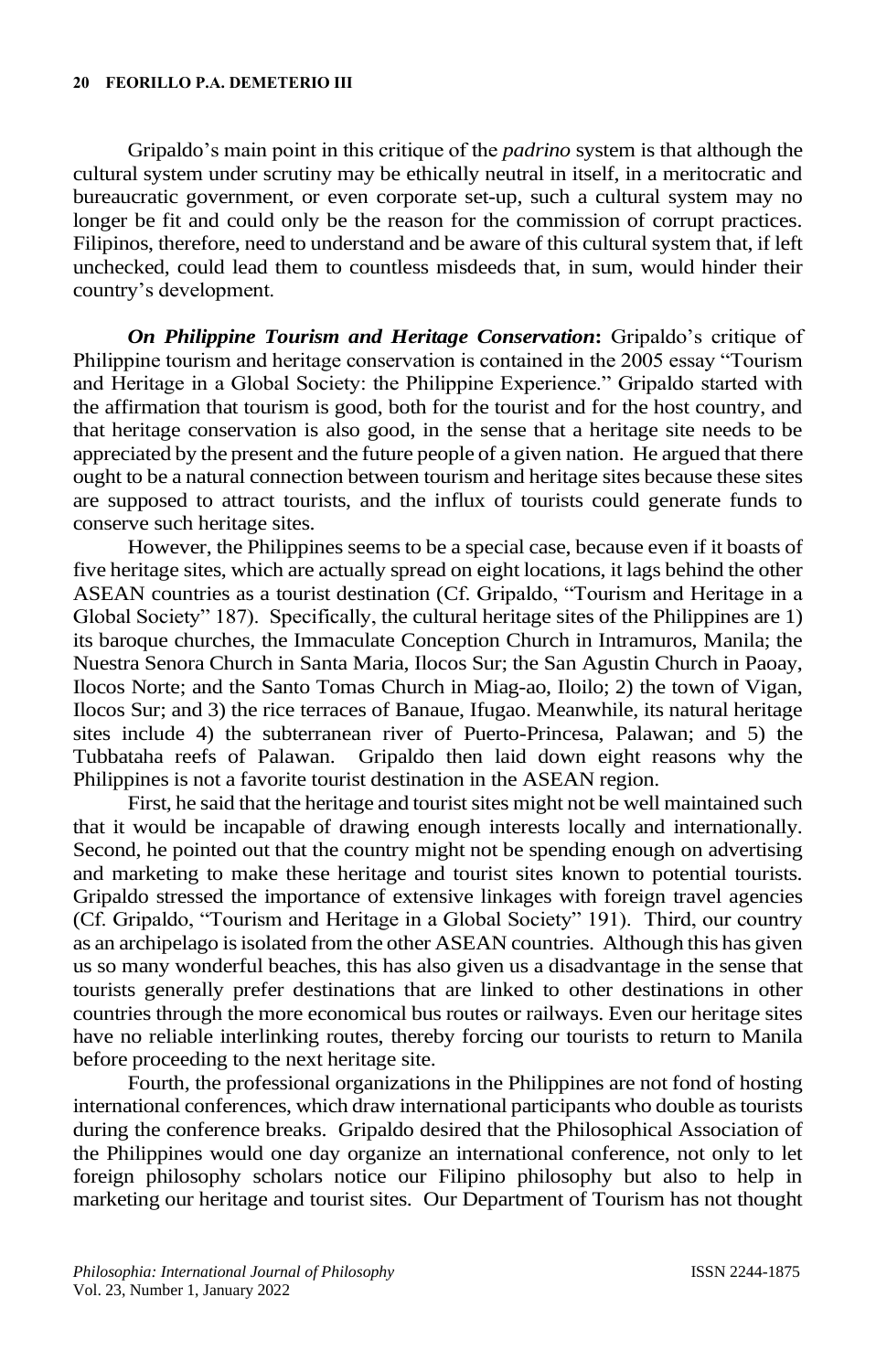of the idea yet of linking with our professional organizations. Fifth, our relatively frequent natural calamities either damage our heritage and tourist sites or periodically discourage potential tourists from coming. Sixth, the presence of transnational and huge companies near heritage and tourist sites spoils their natural purity with pollution and abrupt urbanization.

Seventh, our government is not very keen and strict in protecting our heritage and tourist sites from the ravages of infrastructural developments. Gripaldo mentioned as his example the construction of a bridge in Cagayan de Oro that damaged part of the Huluga archeological site (Cf. Gripaldo, "Tourism and Heritage in a Global Society" 192). Eighth, our peace and order situation is a little scary for potential tourists. Gripaldo laid out these eight causes not to further discourage the potential tourists but for the government and its concerned agencies, and even private individuals and corporations, to address and to rectify.

*On Contemporary Mass Media***:** Gripaldo's take on contemporary mass media is contained in the 2005 essay "Media Powerhouse: Challenges to Contemporary Philosophers." Gripaldo initially clarified that by "media," he meant media for transportation and communication, which cover both their aboriginal, traditional, and modern modes. However, as his essay progressed, he narrowed down his focus to modern mass media (Cf. Gripaldo, "Media Powerhouse" 172-174).

Gripaldo started his critique with the identification of the tremendous powers of the contemporary mass media, and this is the reason why he used the phrase "media powerhouse" in the title of his essay. The first of these powers is their awesome speed that is made possible by the developments from science and technology (Cf. Gripaldo, "Media Powerhouse" 175-176). The second of these powers is the capacity of these modern media to subtly propagate their ideology through their recurrent and farreaching circulation of messages, sounds, and images (177). The third of these powers is closely related to the second and pertains to the capacity of these modern media to equally subtly propagate their national, cultural, and ethnic epistemes (178-180). It seems that Gripaldo anchored his distinction between ideology and episteme on the difference between the politico-economic principles and cultural worldviews of any given human collectivity. For him, the former isthe basis for ideology, while the latter is the basis for episteme. The fourth of these powers is the convincing facility of these media to interpret the world, or any aspects of it, for their recipients (180-181). The fifth and the last power of the modern media that Gripaldo identified is their ability to dish out relative meaning (181-183). This pertains to the covert control of modern media in creating meaning by manipulating the contexts and connotations of their messages, sounds, and images.

Gripaldo's identification of these powers came with the unveiling of their hidden threats to man, nations, cultures, and ethnicities, as well as with his subsequent challenge to other contemporary philosophers to further explore these dangers and come up with viable recommendations and solutions. He pointed out that the awesome speed of modern media can potentially fragment our values and persons. He invited other philosophers to ponder not only on "the importance of technological speed," but also on how "to strike a balance between the slow and the rapid in order to arrive at just the right speed to ensure one's efficiency in a rapidly changing society" (Cf.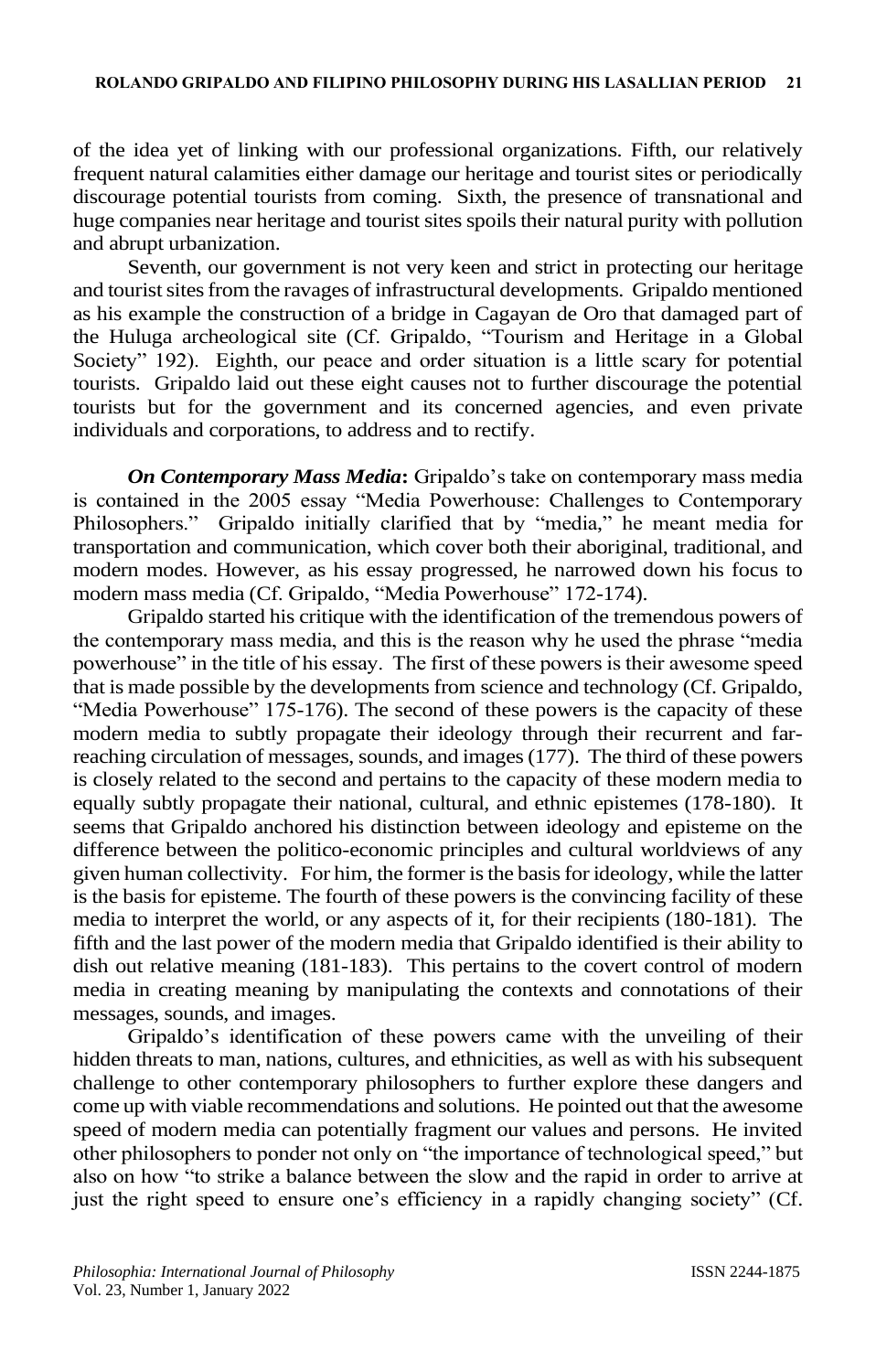Gripaldo, "Media Powerhouse" 183-184). He explained that the ideological power of modern media would not only compromise truth but it would also imprison their recipients within the ideological frames of the controllers of such media. He encouraged other philosophers to effectively educate the people on how to "temporarily distance . . . (themselves) in order to objectively uncover, evaluate, or critique the presupposed ideological content of a message relayed through the new media prior to its acceptance or rejection" (184).

Gripaldo demonstrated that the epistemic power of the modern media could obliterate national, cultural, and ethnic diversity as the hegemonic epistemes of the controllers of the modern media are propagated. He advised the other philosophers on finding ways and means on how to "enlighten local, national, and world leaders to respect and uphold the different tribal and national epistemes of different countries in order to preserve national integrity; unless, of course, a danger or threat from a country's episteme is imminent to the world-at-large" (Cf. Gripaldo, "Media Powerhouse" 184). Gripaldo revealed that the power of the modern media to interpret the world actually meant the multiplication of different interpretations of the world, which in the end would create nihilism among their recipients. Thus, he enjoined the other philosophers to reject "the prejudice of nihilistic perspectivism" while arguing that "even if all is interpretation, there is evidence of inter-subjective truth and an intersubjective knowledge for a given period of time in a given historical setting" (184). Lastly, he pointed out that the power of modern media to dish out the relative meaning by manipulating the contexts and connotations of their messages, sounds, and images is already self-evident to be threatening and dangerous to their recipients. He explained to other philosophers:

[T]he challenge lies in the recognition that technological advances in new media and in other aspects of post-industrial society, wherein human beings are the beneficiaries, cannot guarantee human happiness and, thus, must raise again the existential issue as to what it truly means to live. (184)

#### **Filipino Philosophy as Revisionist Writing**

Gripaldo attempted to contribute something in the very seldom taken pathway of Filipino philosophy as revisionist writing. However, instead of mastering a particular thinker and subsequently surpassing him/her, he opted to work with philosophical concepts and theories. Hence, this subsection will explore Gripaldo's take on the public good and his proposed circumstantialist moral theory.

*On Public Good***:** The concept of the public good has already been exhaustively discussed in the context of politics and economics. Gripaldo attempted to reconstruct this same concept within the context of politics and ethics with the intention of using it later on as a heuristic device in analyzing public evils such as corruption, pollution, and crimes. His politico-economic take on public good is contained in the 2006 essay "The Concept of the Public Good: a View from a Filipino Philosopher."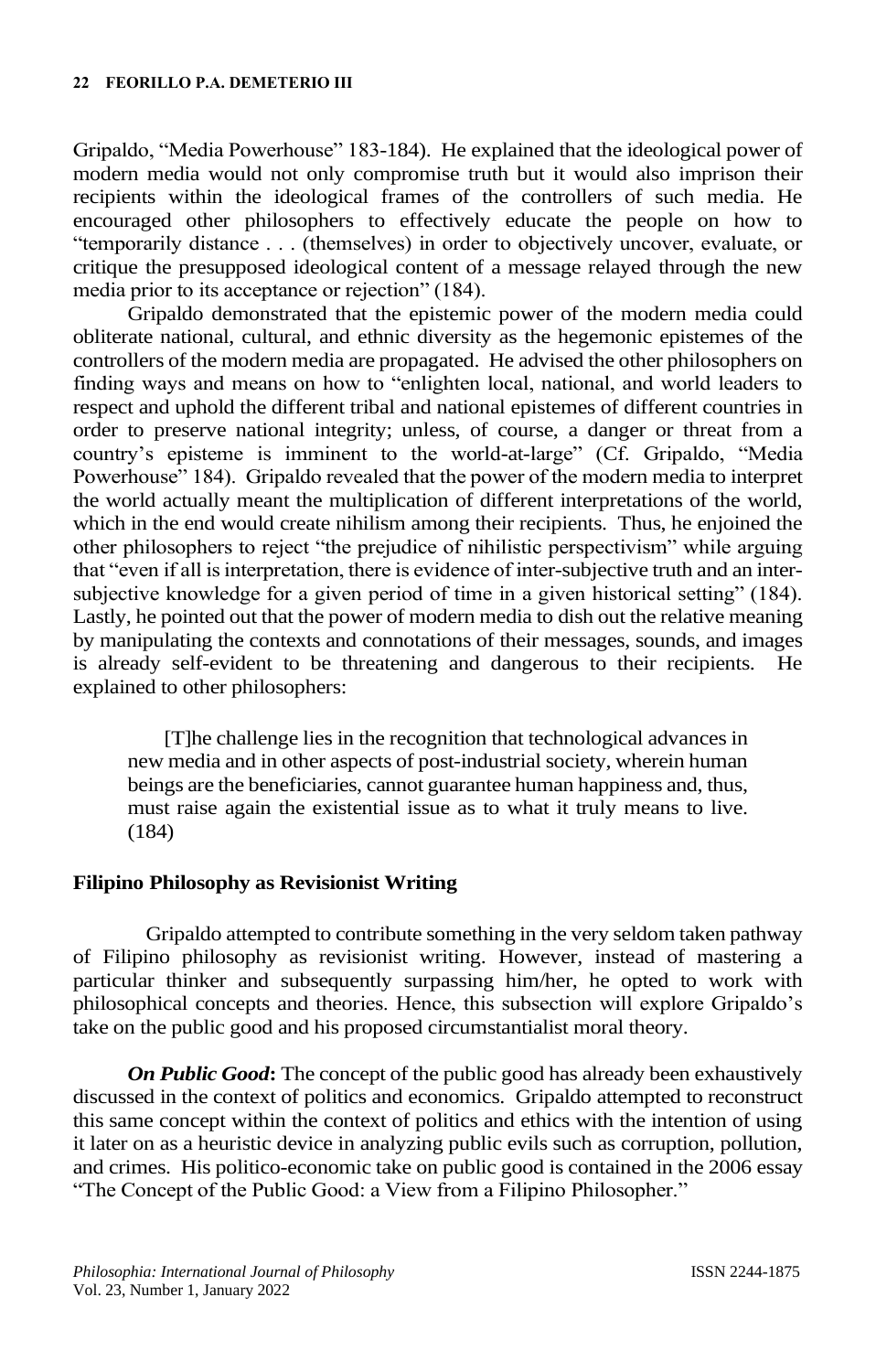Gripaldo started with the widely accepted politico-economic definition of public good as a non-rivalrous and non-excludable good (Cf. Gripaldo, "The Concept of the Public Good" 87). Non-rivalry refers to the criterion that whenever somebody uses such good, it would not diminish or exhaust the same good, while non-excludability refers to the criterion that the access and use of such good are open to all individuals. Upon this common understanding, he proceeded to introduce three nuances, the first one of which is his constriction of the range of his public by limiting it to communal and national publics (83). His second nuance is his elaboration of the goodness of the public good based on its desirability and beneficial impact on the communal and national public (83). His third nuance is his introduction of the distinction among public public goods, private public goods, and mixed public goods. By public public goods, Gripaldo meant those public goods that are made available to the communal and national publics either from nature or from the government, whereas private pubic goods are those public goods that are made available to the communal and national public through the efforts of the private sector. Lastly, the mixed public goods are those public goods that are similar to public public goods but are made available to the communal and national publics through the efforts of some private organizations that are disinterested in profit-making (91-94).

After laying down his politico-ethical construct of public good, Gripaldo revealed at least four important implications, the first one of which is that the private sector may provide public goods for the reason that it may indirectly profit from them (Cf. Gripaldo, "The Concept of the Public Good" 95-96). A mall owner, for example, may organize a free concert with a long-term goal of making his mall more popular to his possible clientele. The second implication, according to Gripaldo, is that the government should provide public goods based on its obligation for social service. The third implication, which is intimately related to the second implication, is that when a government provides public goods based on purely electoral reasons (as a means for political leaders to gain favorable votes in the next elections), such government exposes itself to the possibility of dishing out only an apparent public good (96-97). The fourth implication, according to Gripaldo, is that in the case of the inability of a given government to provide some public goods, it is still possible for some private organizations, or groups of individuals, to band together and pool their resources in order to be able to come up with such needed public goods.

*A Circumstantialist Moral Theory***:** Gripaldo's attempt to construct his own moral theory is found in the essays "Freedom to Choose: an Essay on Situational Determinism" (2003) and "He could have Chosen Otherwise?" (1977) which are both based on his 1977 book *Circumstantialism*. He started his formulation with a distinction on the two different meanings of circumstance: the first one of which refers to a totalized situation in which the moral agent is compelled by his own context to act in a certain way; while the second meaning refers to a situational condition which gives enough room for the moral agent to make a rational choice on what he is going to do (Cf. Gripaldo, "Freedom to Choose" 144). Gripaldo founded his circumstantial moral theory on the second meaning of circumstance that allows the possibility of making authentic rational choices.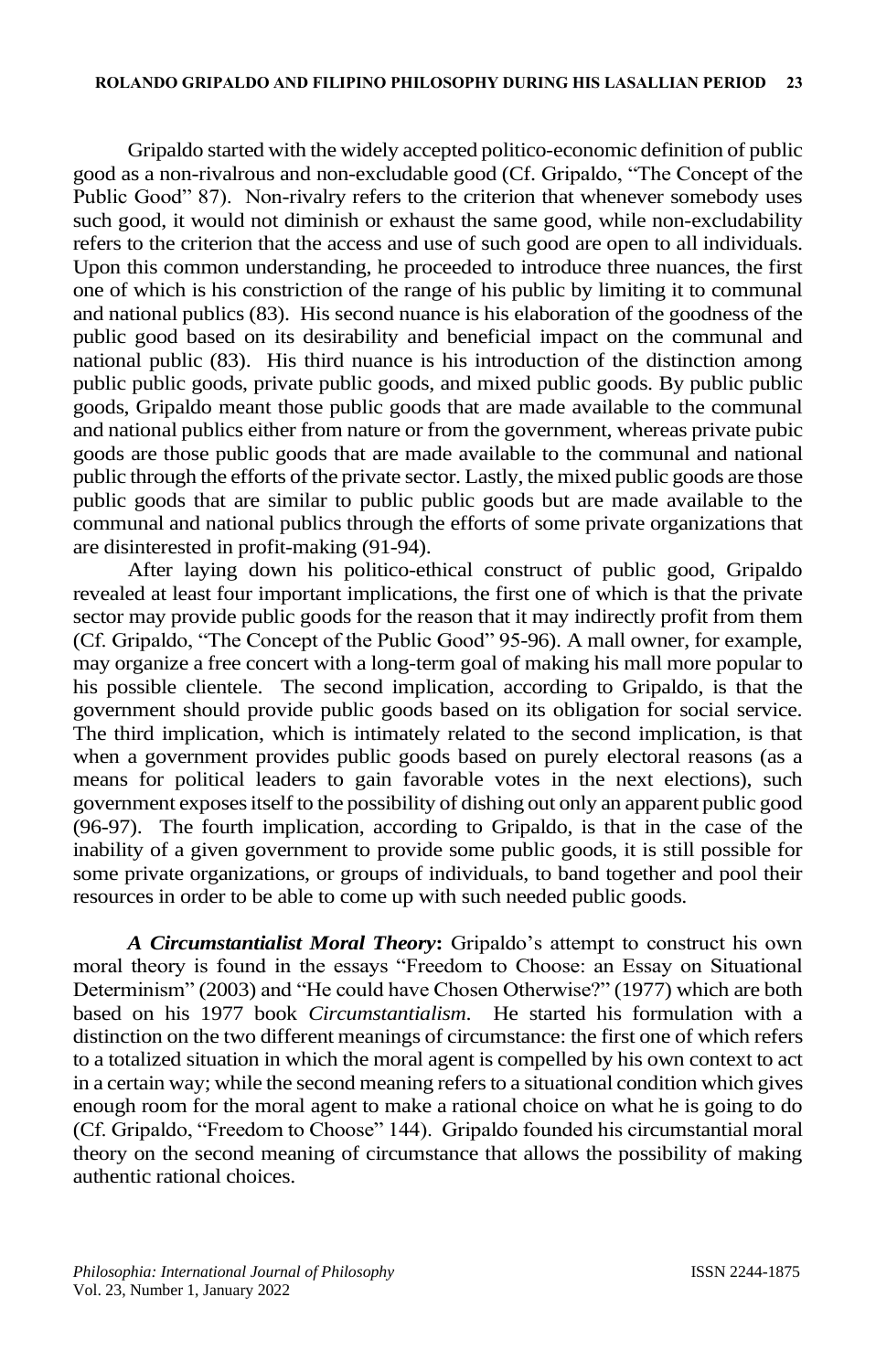To emphasize his focus on the authenticity of rational choices/decisions/actions, he adapted T. F. Daveney's five conditions for these choices/decisions/actions to be authentic. Gripaldo writes:

First, there must be genuine alternatives. Second, the chooser must be aware of these alternatives. Third, he must believe that these alternatives are attainable or doable. Fourth, he must have a prior aim, purpose, or want for choosing. And fifth, the alternative chosen must be that one which suits him best. ("Freedom to Choose" 147)

Gripaldo proceeded to outline his conceptualization of the process of choosing/deciding, which he partitioned into three stages. The first stage pertains to the moral agent's recognition of the alternatives that are in front of him. This is followed by the second stage, which pertains to the moral agent's weighing of the "merits and demerits, advantages and disadvantages, pluses and minuses of each alternative" (Gripaldo, "Freedom to Choose" 150). Finally, Gripaldo's process of choosing/deciding is capped by the third stage, which pertains to "the level or phase where the agent acts out his/her decision/choice," or more simply, to the full consummation of the choosing/deciding process (Gripaldo, "Freedom to Choose" 150).

Gripaldo pointed out that during the second stage of the choosing/deciding process, the situational conditions, or the circumstances of the moral agent, would start to determine his weighing of the pros and cons of the alternatives available to him. He grouped these situational conditions into four: "[T]he person's present external environment (Source1), the person's past (Source2), the person's future (Source3), and the person's present physical and mental condition (Source4)" (Gripaldo, "Freedom to Choose" 150). He further explained that some of these specific situational conditions may or may not be directly present in the moral agent's consciousness at the time of his choosing/deciding. Gripaldo emphasized that because each individual person is unique and because the configuration of situational conditions that surround him is unique at every point in time, each choosing/deciding situation is, therefore, unique (Gripaldo, "Freedom to Choose" 154).

Although Gripaldo's circumstantialist construction of the moral choice/decision demonstrated how choices/decisions are determined by the moral agent's environmental (Source1), historical (Source2), futural/intentional (Source3), and physical/mental (Source4) conditions, he maintained that the moral agent's choice/decision is a product of human freedom. In this sense, Gripaldo can be grouped with the other moral theorists who believed in the compatibility of freedom and determinism. He believed that the moral agent is free as he goes through all the three stages of the process of choosing/deciding (Cf. Gripaldo, "Freedom to Choose" 156- 157).

Finally, Gripaldo revealed the five corollaries of his circumstantialist moral theory. Firstly, the feeling of remorse has no part in his rational ethics as he is in favor of adopting a stoic attitude towards past mistakes that prioritizes the making of amends in order to rectify a situation (Cf. Gripaldo, "Freedom to Choose" 159). Secondly, a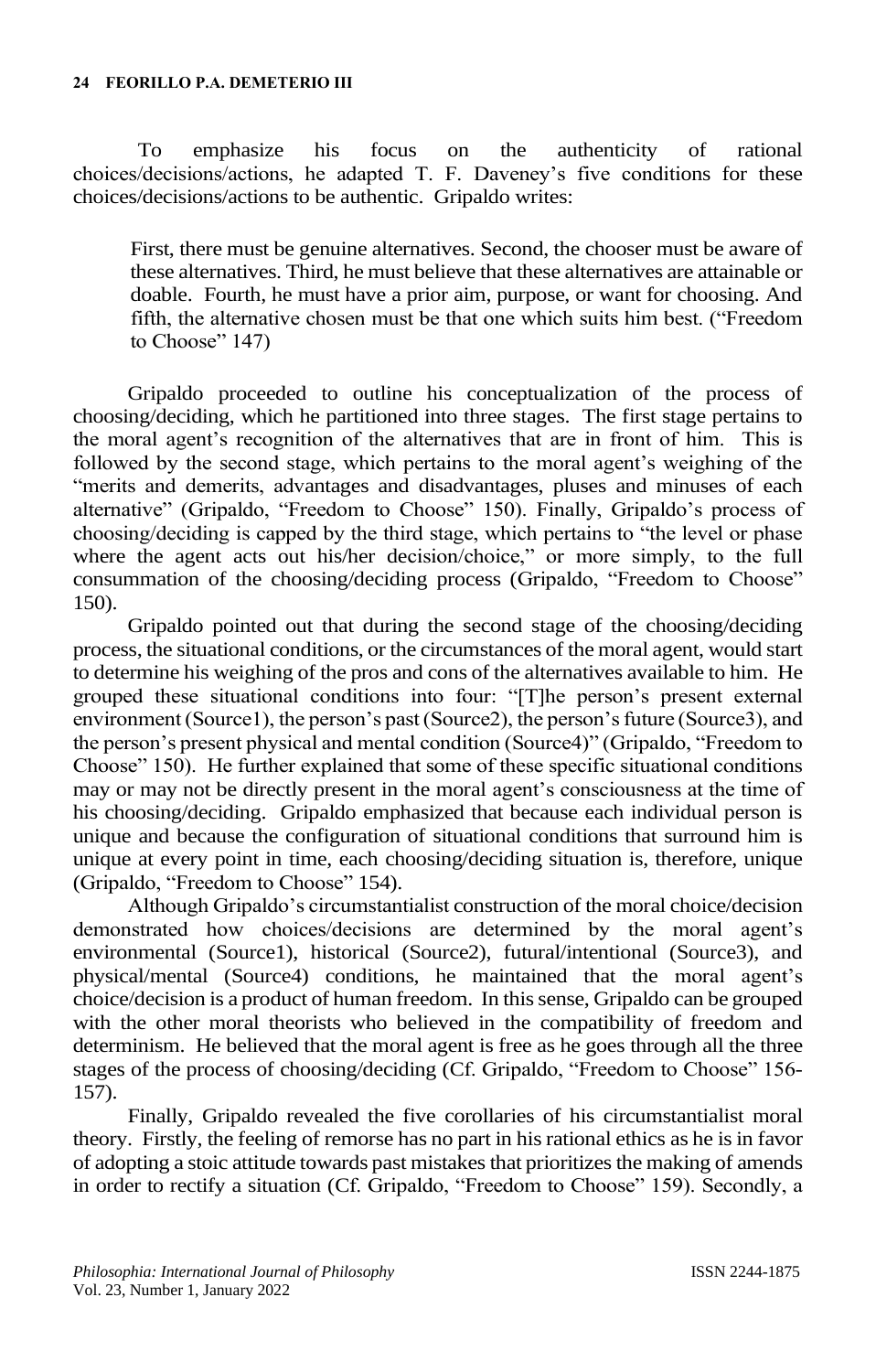moral agent should not think of his alternatives always in terms of black and white because there are instances that such an agent can take more than one alternative (159). Thirdly, a moral agent should try to broaden his awareness of the situational conditions circumscribing him in order to assure more reliable decision-making (159-160). Fourthly, the understanding of the process of decision-making should make us deemphasize the punitive aspects of moral formation and instead put more importance on the incentive aspects of moral formation (160). Fifthly, an awareness of the process of decision-making should also make us conscious of the struggle involved in controlling our passion so as to make our choices/decisions more rational (160).

### **CONCLUSION**

Quito's diagnosis of the underdevelopment of Filipino philosophy might be the most comprehensive and incisive so far (Demeterio 2020). However, Gripaldo managed to add significant insights to this. Specifically, his third, fourth, and sixth elements and factors that hindered the development of Filipino philosophy are very remarkable. His third and fourth elements and factors are about our failure to appropriate western philosophical traditions and make them serve our own concerns and problems. His sixth element and factor are about our failure to have a unified philosophical organization that would make our otherwise fragmented organizations communicate with each other and move together. Before Gripaldo retired from DLSU, he was elected to the Board of the Philosophical Association of the Philippines, and he really tried to push for the federalization of the various philosophical organizations in the country. However, he made a strategic mistake in trying to lobby for the Philosophical Association of the Philippines as the umbrella organization, which the other philosophical organizations detested. Although his initial lobbying fizzled out, a few months after his death, these philosophical organizations decided to form a federation that is now known as the Union of Societies and Associations of Philosophy in the Philippines. At this point, we can only hope that indeed this new federation would more powerfully work for the development of Filipino philosophy. Gripaldo's critique on Filipino philosophy as an interpretation of the Filipino worldview and identity constitutes a powerful guideline that could strengthen the agenda of those younger scholars who intend to focus on this area of philosophizing. He stressed that Filipino scholars who desire to work within this philosophical parameter should not stop with the mere articulation and description of the Filipino folkways and mores, but should exert further efforts in making their findings useful and in critiquing and rectifying whatever folkways and mores they have established to be counterproductive and questionable.

The bulk of Gripaldo's contributions to Filipino philosophy is found in his studies on the philosophical insights of some Filipino intellectuals. In fact, this paper is a tribute to Gripaldo's project of studying Filipino intellectuals and philosophes. This preoccupation is consistent with his agenda of proving that there is indeed a Filipino philosophy in the traditional sense of the word. By articulating these philosophical vignettes, he connects his readers to the philosophical themes and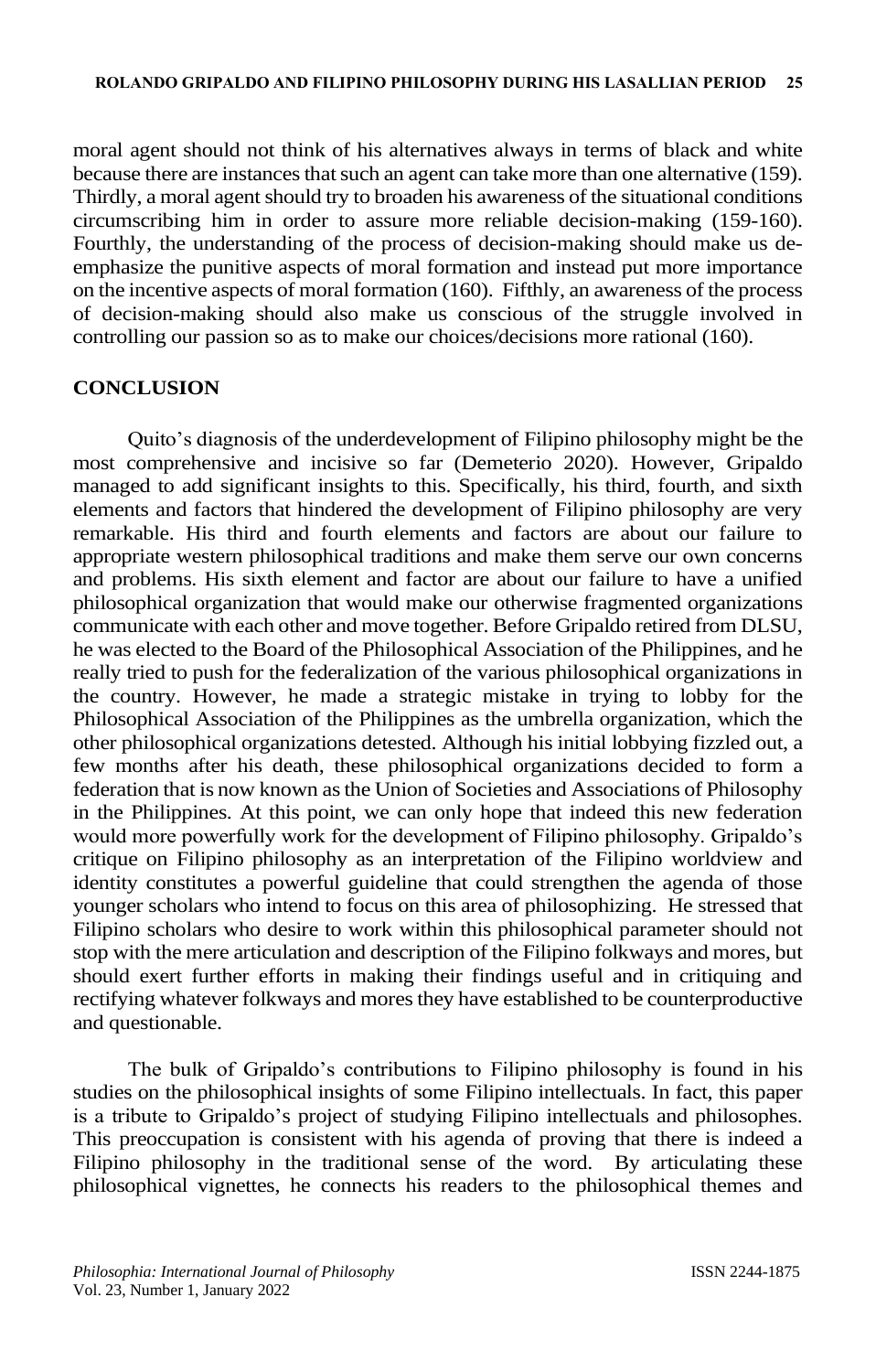concerns that creatively perplexed the Filipinos. Thus, Filipino philosophy scholars may revisit and critique these implicit vignettes or address these themes and concerns using more explicit philosophical frameworks. His works on the philosophical insights of some Filipino intellectuals do not only constitute ready-to-use materials for the teaching of Filipino philosophy but could serve as catalysts for the further development of Filipino philosophy. These materials can pull Western philosophical traditions nearer towards the concerns and problems of Filipinos as a people.

Like the other pioneering Filipino philosophers of De La Salle University, Quito, Abulad, Ceniza, and Timbreza, Gripaldo's critical reflections on Philippine culture and politics are not framed using any of the Marxist-inspired frameworks, yet his training as a historian equipped him with a sharp critic's eye for details and a broad context for the reliable appraisal of his subject matter (Demeterio, "The Intellectual Heritage of the Pioneering Lasallian Filipino Philosophers" n.d.). Many of the Filipino luminaries he studied are themselves involved in critical Filipino philosophy, such as Rizal, Bonifacio, Quezon, and Constantino. There is an overlap between Gripaldo's engagement with the Filipino luminaries and his engagement with Filipino philosophy.

Among the known pioneers of Filipino philosophy, it is most probably Gripaldo who is the most self-conscious in positioning himself as a Filipino philosopher (Demeterio, "The Intellectual Heritage of the Pioneering Lasallian Filipino Philosophers" n.d.). Thus, he ventured into the very rarely taken path of revisionist writing and presented his reconceptualization of the public good and his proposed circumstantialist moral theory. He was the one who pointed out that the path of revisionist writing is one of the discourses of Filipino philosophy, and he may be the one also who is actually leading us the way in this very difficult and challenging path of philosophizing. We might not all be convinced about the originality of his thoughts, but his courage and determination to transcend philosophizing as mere commenting on western philosophical texts are worth emulating for all Filipino scholars of philosophy.

Looking at Gripaldo side by side with the other pioneering Filipino Lasallian philosophers, we can say that he is closer to Timbreza both for being locally educated and for having been trained in social sciences at the University of the Philippines (Demeterio, "The Intellectual Heritage of the Pioneering Lasallian Filipino Philosophers" n.d.). However, because the Philosophy Department of the University of the Philippines leans more towards Anglo-Saxon philosophies, Gripaldo is also close to Claro Ceniza, even though the former's works in the area of logical analysis were not reflected in his texts covered by this paper (Demeterio, "The Intellectual Heritage of the Pioneering Lasallian Filipino Philosophers" n.d.). Among the other four Lasallian philosophers, Gripaldo admired Ceniza the most and even called him a "neo-Parmenidean philosopher" (Gripaldo, "Ceniza the Neo-Parmenidean: a Critique of his Metaphysics."). Unlike Quito and Timbreza, both of whom started with the premise that Filipino philosophy as such is hardly existent and so they had to scrounge philosophical elements from folklore and folkways, Gripaldo took the pathway similar to that of Ceniza as they were both guided by the conviction that Filipino philosophy exists (Demeterio, "The Intellectual Heritage of the Pioneering Lasallian Filipino Philosophers" n.d.). However, whereas Ceniza simply did not philosophize and problematize the Filipinoness of his philosophy, Gripaldo invested much effort in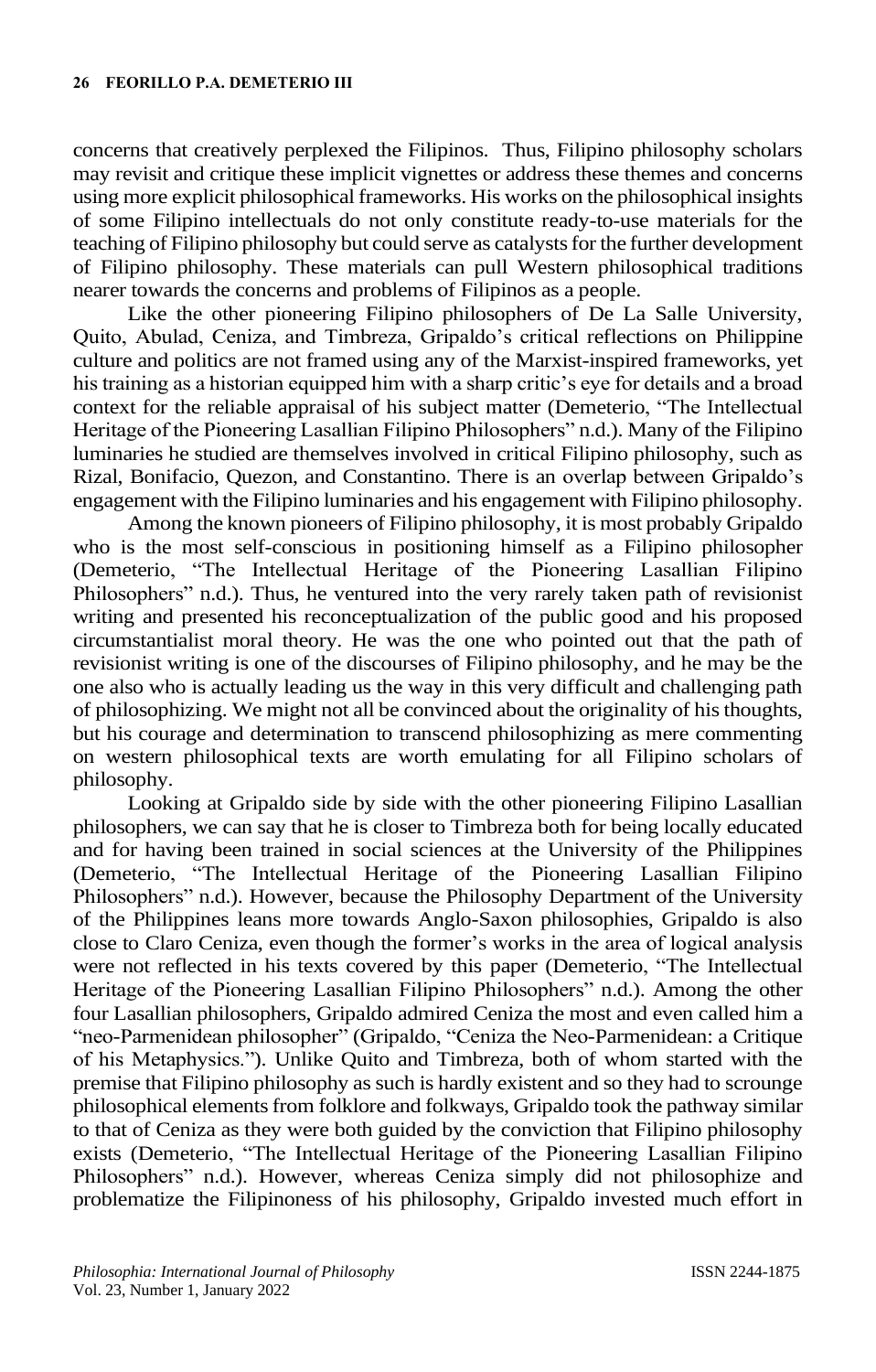proving that philosophy as such implicitly existed in the discourses of a number of Filipino intellectuals and at the same time philosophized with the consciousness that he is philosophizing as a Filipino thinker (Demeterio, "The Intellectual Heritage of the Pioneering Lasallian Filipino Philosophers" n.d.).

Because of some intramural "political" differences with his former colleagues at the De La Salle University, Gripaldo endured some form of ostracism from the Philosophy Department that he previously chaired. No one can deny that his dedication to the development of Filipino philosophy could easily equal, if not surpass, those of Quito, Abulad, or Timbreza. Gripaldo is the thinker who insisted that there is such a thing as Filipino philosophy in the strict sense of the word "philosophy." He invited other scholars to look, be inspired with, and be enriched by this philosophy in the textual production of some Filipino intellectuals, and he invited other scholars as well to be bold enough to philosophize as Filipino thinkers. For good or for bad, he decided to devote his post-retirement time and energy to the management of the Philippine National Philosophical Research Society with the hope of strengthening the bond of cooperation among Filipino philosophers and scholars in philosophy until his death in 2017.

### **REFERENCES**

- Demeterio, F.P.A. 2020. A critical reflection on my reading and re-reading of Emerita Quito's thoughts on the underdevelopment and hope for the development of Filipino philosophy. *Philosophia: International journal of philosophy* 21 (2): 169-186.
- Demeterio, F.P.A. 2014a. Assessing the developmental potentials of some twelve discourses of Filipino philosophy. *Philippiniana Sacra* 49 (147): 189-230.
- Demeterio, F.P.A. 2014b. Quito, Ceniza, Timbreza, Gripaldo: DLSU professors' contributions to Filipino philosophy. *Philosophia: International journal of philosophy* 15 (2): 180-208.
- Demeterio, F.P.A. 2013. Status of and directions for Filipino philosophy in Zialcita, Timbreza, Quito, Abulad, Mabaquiao, Gripaldo, and Co. *Philosophia: International journal of philosophy* 14 (2): 186-215.
- Demeterio, F.P.A. N.d. "The intellectual heritage of the pioneering Lasallian Filipino philosophers." Unpublished book manuscript.
- Gripaldo, Rolando. 2009. Agnostic deism: Rizal's religious philosophy. *Filipino philosophy: Traditional approach*. Pt. I, Sec. 2. Quezon City: C & E. 33-56.
- Gripaldo, Rolando. 2009. Bonifacio and Jacinto: Two philosophies of revolution and their sources. *Filipino philosophy: Traditional approach.* Pt. I, Sec. 2. Quezon City: C & E. 97-112.
- Gripaldo, Rolando. 2009. Bonifacio, the translator: A critique. *Filipino philosophy: Traditional approach.* Pt. I, Sec. 2. Quezon City: C & E. 57-71.
- Gripaldo, Rolando. 2009. Ceniza the neo-Parmenidean: A Critique of his metaphysics. *Filipino philosophy: Traditional approach*. Pt. I, Sec. 2. Quezon City: C & E. 105-143.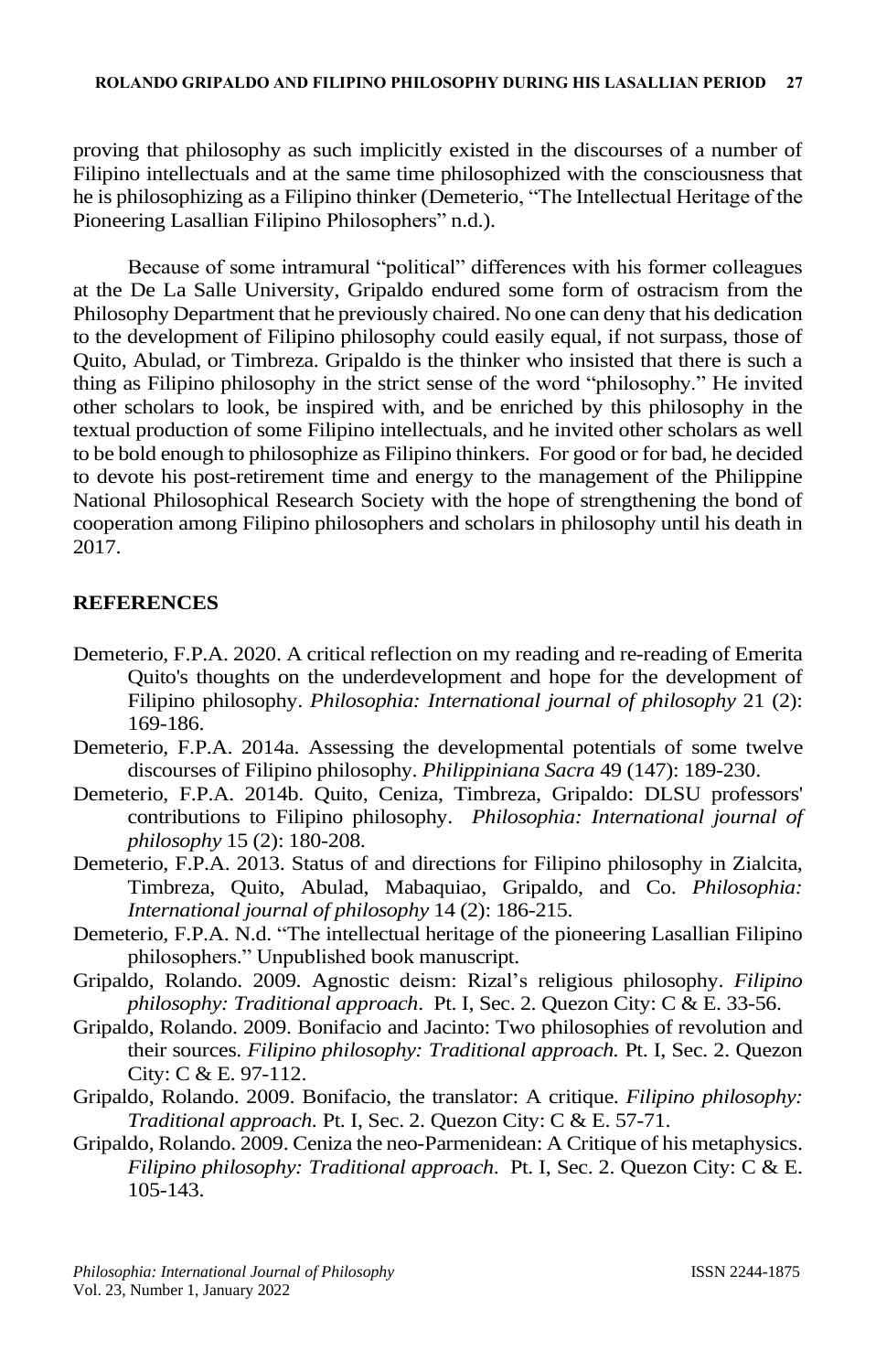- Gripaldo, Rolando. 2009. Cultural approach to Filipino philosophy. *Filipino philosophy: Traditional approach*. Pt. I, Sec. 2. Quezon City: C & E. 198-206.
- Gripaldo, Rolando. 2009. Cultural traditions, the person, and contemporary change: The Filipino experience. *Filipino philosophy: Traditional approach*. Pt. I, Sec. 2. Quezon City: C & E. 207-228.
- Gripaldo, Rolando. 2009. Filipino philosophy, western tradition, and nation building. *The making of a Filipino philosopher and other essays*. Mandaluyong City: National Bookstore. 41-61.
- Gripaldo, Rolando. 2009. Filipino philosophy: A western tradition in an eastern setting. *The making of a Filipino philosopher and other essays*. Mandaluyong City: National Bookstore. 10-40.
- Gripaldo, Rolando. 2009. Freedom and futurism in art: A critique of embuscado's aesthetics of dissectionism. *Filipino philosophy: Traditional approach*. Pt. I, Sec. 2. Quezon City: C & E. 6-43.
- Gripaldo, Rolando. 2009. Freedom to choose: An essay on situational determinism." *Filipino philosophy: Traditional approach*. Pt. I, Sec. 2. Quezon City: C & E. 144-163.
- Gripaldo, Rolando. 2009. He could have chosen otherwise? *Filipino philosophy: Traditional approach*. Pt. I, Sec. 2. Quezon City: C & E. 164-171.
- Gripaldo, Rolando. 2009. Is there a Filipino philosophy? *The making of a Filipino philosopher and other essays*. Mandaluyong City: National Bookstore. 1-9.
- Gripaldo, Rolando. 2009. Jacinto's libertarian philosophy of revolution. *Filipino philosophy: Traditional approach*. Pt. I, Sec. 2. Quezon City: C & E. 80-96.
- Gripaldo, Rolando. 2009. Laurel: The political philosopher and the man." *Filipino philosophy: Traditional approach*. Pt. I, Sec. 2. Quezon City: C & E. 173-201.
- Gripaldo, Rolando. 2001. *Liberty and love: The political and ethical philosophy of Emilio Jacinto*. Manila: De La Salle University Press.
- Gripaldo, Rolando. 2009. Media powerhouse: Challenges to contemporary philosophers." *Filipino philosophy: Traditional approach*. Pt. I, Sec. 2. Quezon City: C & E. 172-184.
- Gripaldo, Rolando. 1994. Presidential succession of 1943. *Quezon-Winslow correspondence and other essays*. Manila: De La Salle University Press. 189- 205.
- Gripaldo, Rolando. 1994. Quezon and Osmena on the Hare-Hawes-Cutting and Tydings-McDuffie acts. *Quezon-Winslow correspondence and other essays*. Manila: De La Salle University Press. 97-118.
- Gripaldo, Rolando. 1994. Quezon and the Fairfield project. *Quezon-Winslow correspondence and other essays*. Manila: De La Salle University Press. 87-96.
- Gripaldo, Rolando. 1994. Quezon on the dominion status for the Philippines. *Quezon-Winslow correspondence and other essays*. Manila: De La Salle University Press. 119-129.
- Gripaldo, Rolando. 1994. Quezon on the question of reelection. *Quezon-Winslow correspondence and other essays*. Manila: De La Salle University Press. 175- 188.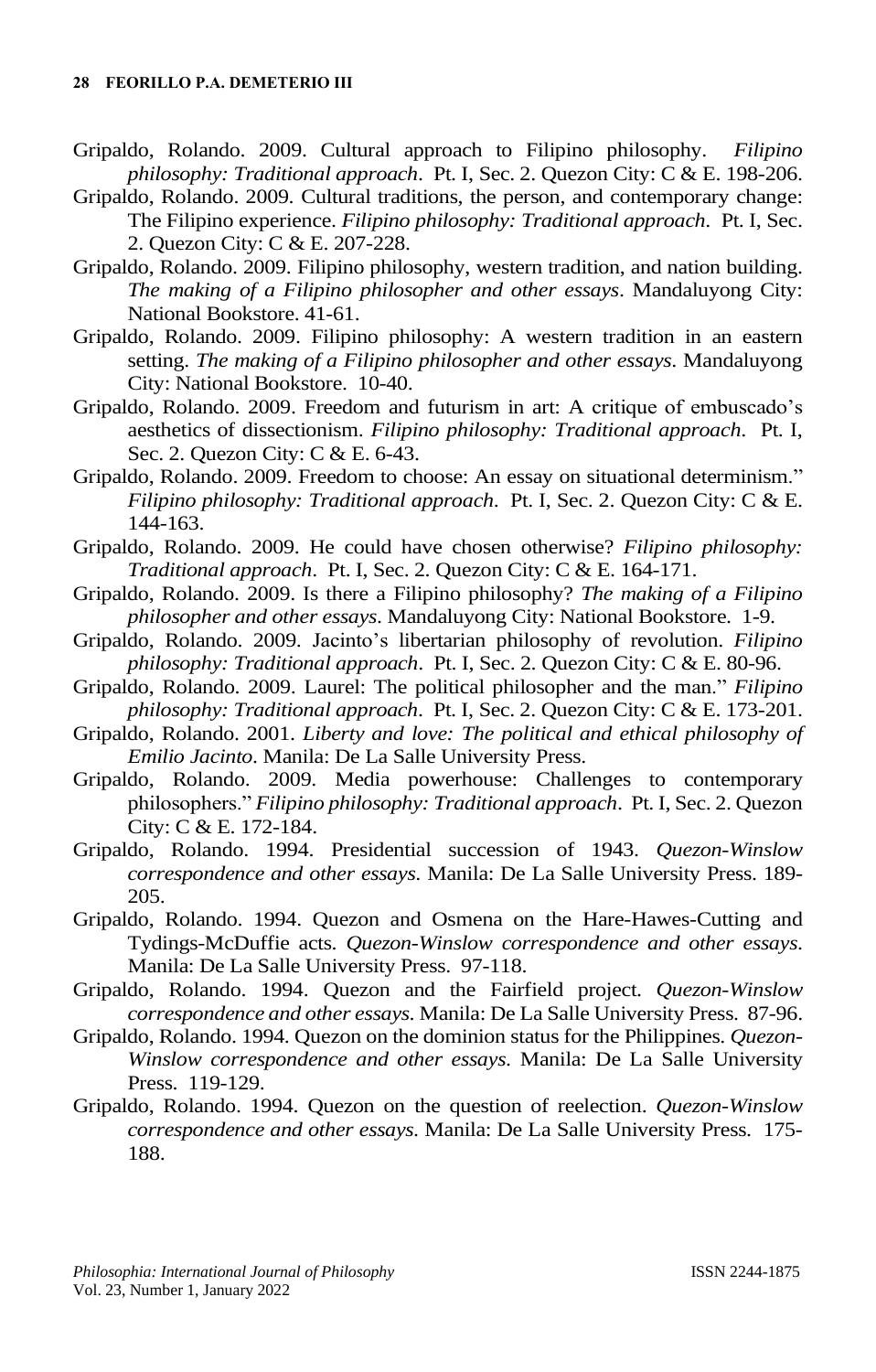- Gripaldo, Rolando. 1994. Quezon's partyless democracy. *Quezon-Winslow correspondence and other essays*. Manila: De La Salle University Press. 155- 163.
- Gripaldo, Rolando. 2009. Quezon's philosophy of Philippine education. *Filipino philosophy: Traditional approach*. Pt. I, Sec. 2. Quezon City: C & E. 164-172.
- Gripaldo, Rolando. 1994. Quezon's political and social thought: A dissertation Resume." *Quezon-Winslow correspondence and other essays*. Manila: De La Salle University Press. 207-213.
- Gripaldo, Rolando. 2009. Quezon's political philosophy. *Filipino philosophy: Traditional approach*. Pt. I, Sec. 2. Quezon City: C & E. 113-141.
- Gripaldo, Rolando. 2009. Reflections of Bonifacio's philosophy of revolution. *Filipino philosophy: Traditional approach*. Pt. I, Sec. 2. Quezon City: C & E. 72-79.
- Gripaldo, Rolando. 2009. Renato Constantino's philosophy of nationalism: A critique." *Filipino philosophy: Traditional approach*. Pt. I, Sec. 2. Quezon City: C & E. 202-220.
- Gripaldo, Rolando. 2009. Rizal's philosophy of nonviolence. *Filipino philosophy: Traditional approach*. Pt. I, Sec. 2. Quezon City: C & E. 7-17.
- Gripaldo, Rolando. 2009. Rizal's utopian society. *Filipino philosophy: Traditional approach*. Pt. I, Sec. 2. Quezon City: C & E. 18-32.
- Gripaldo, Rolando. 2009. Social justice: Cornerstone of Quezon's social thought. *Filipino philosophy: Traditional approach*. Pt. I, Sec. 2. Quezon City: C & E. 142-163.
- Gripaldo, Rolando. 2009. The concept of the public Good: A view from a Filipino philosopher. *The making of a Filipino philosopher and other essays*. Mandaluyong City: National Bookstore. 82-103.
- Gripaldo, Rolando. 2009. The ideal poem as the rubber tower: A hermeneutical analysis of Cirilo Bautista's theory on the poem. *Filipino philosophy: Traditional approach*. Pt. I, Sec. 2. Quezon City: C & E. 44-104.
- Gripaldo, Rolando. 2009. The making of a Filipino philosopher. *The making of a Filipino philosopher and other essays*. Mandaluyong City: National Bookstore. 62-81.
- Gripaldo, Rolando. 2009. The person as individual and social being. *Filipino philosophy: Traditional approach*. Pt. I, Sec. 2. Quezon City: C & E. 229-234.
- Gripaldo, Rolando. 2009. The person, the nation and the world: Cooperative choice in a globalizing situation. *Filipino philosophy: Traditional approach*. Pt. I, Sec. 2. Rolando Gripaldo. Quezon City: C & E. 235-251.
- Gripaldo, Rolando. 1994. The Quezon-Osmena split of 1922. *Quezon-Winslow correspondence and other essays*. Manila: De La Salle University Press. 39-58.
- Gripaldo, Rolando. 1994. The Quezon-Winslow correspondence: A friendship turned sour. *Quezon-Winslow correspondence and other essays*. Manila: De La Salle University Press. 1-37.
- Gripaldo, Rolando. 1994. The Quezon-Wood controversy. *Quezon-Winslow correspondence and other essays*. Manila: De La Salle University Press. 59-85.